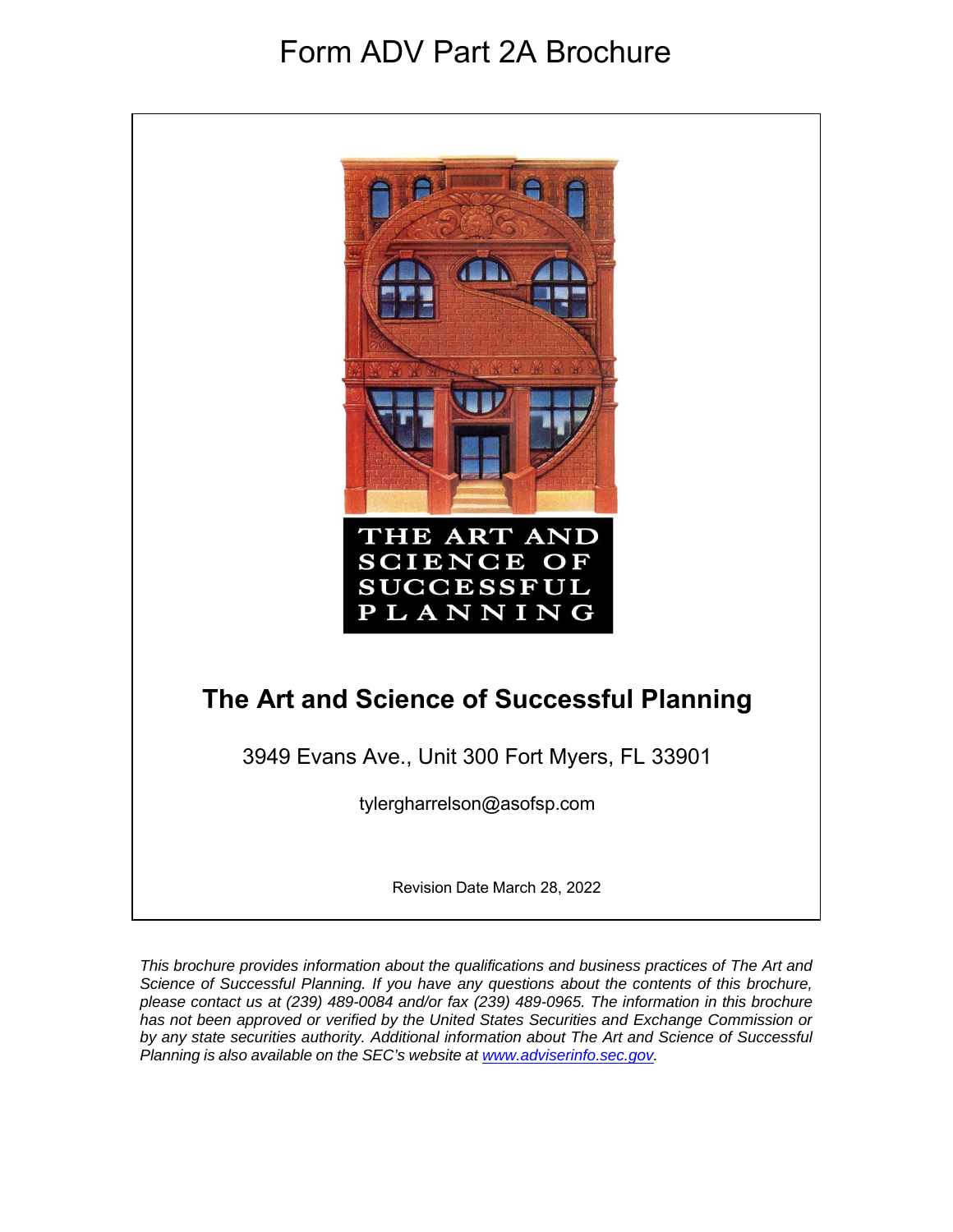# **Material Changes**

There are no material changes to report at this time.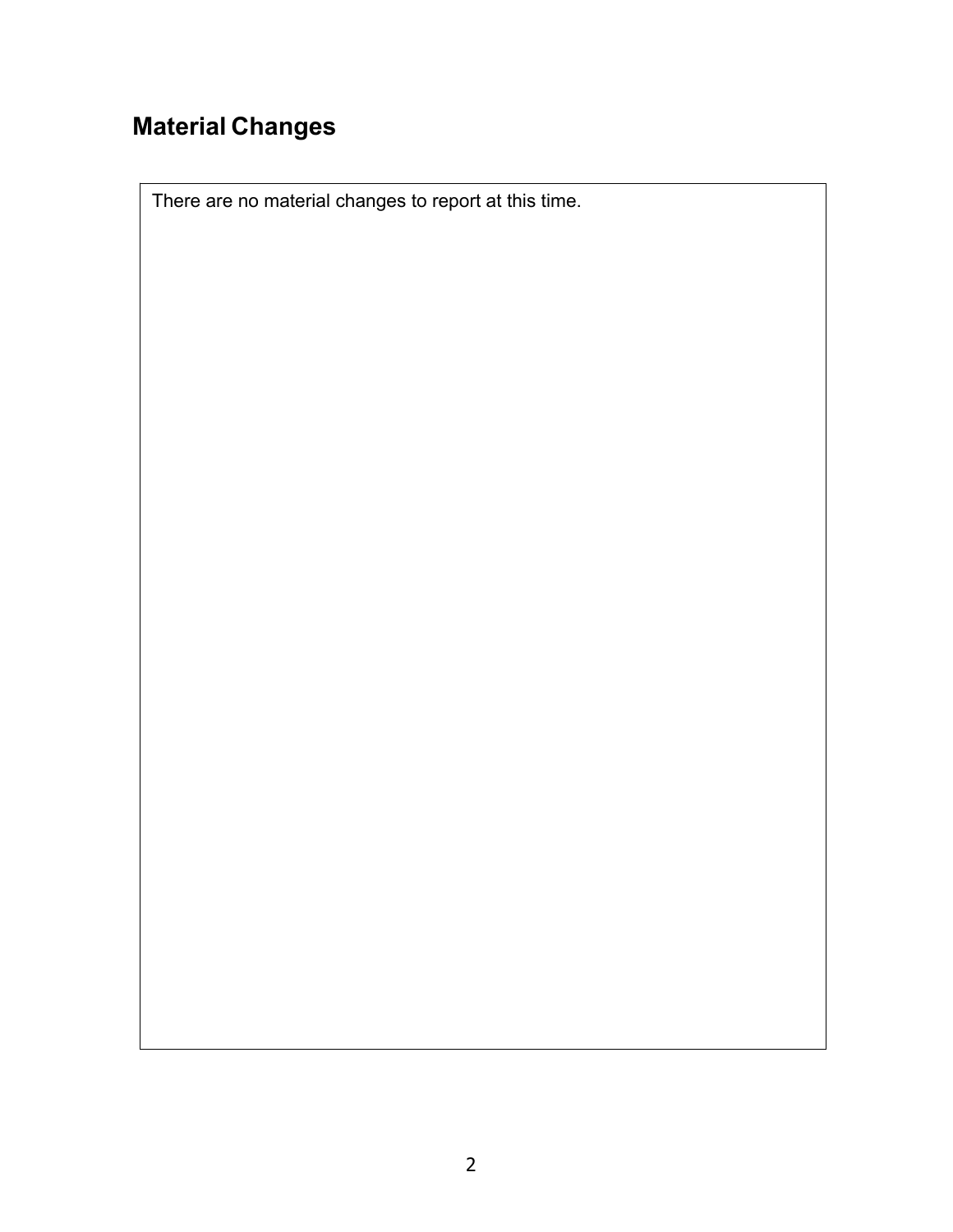## **Table of Contents**

| Advisory                                                                       |  |
|--------------------------------------------------------------------------------|--|
|                                                                                |  |
| Performance-Based Fees and Side-by-Side Management.  10                        |  |
|                                                                                |  |
| Methods of Analysis, Investment Strategies, and Risk of loss12,13,14,15,16     |  |
|                                                                                |  |
|                                                                                |  |
| Code of Ethics, Participation or Interest in Client Transactions, and Personal |  |
|                                                                                |  |
|                                                                                |  |
|                                                                                |  |
|                                                                                |  |
|                                                                                |  |
|                                                                                |  |
|                                                                                |  |
|                                                                                |  |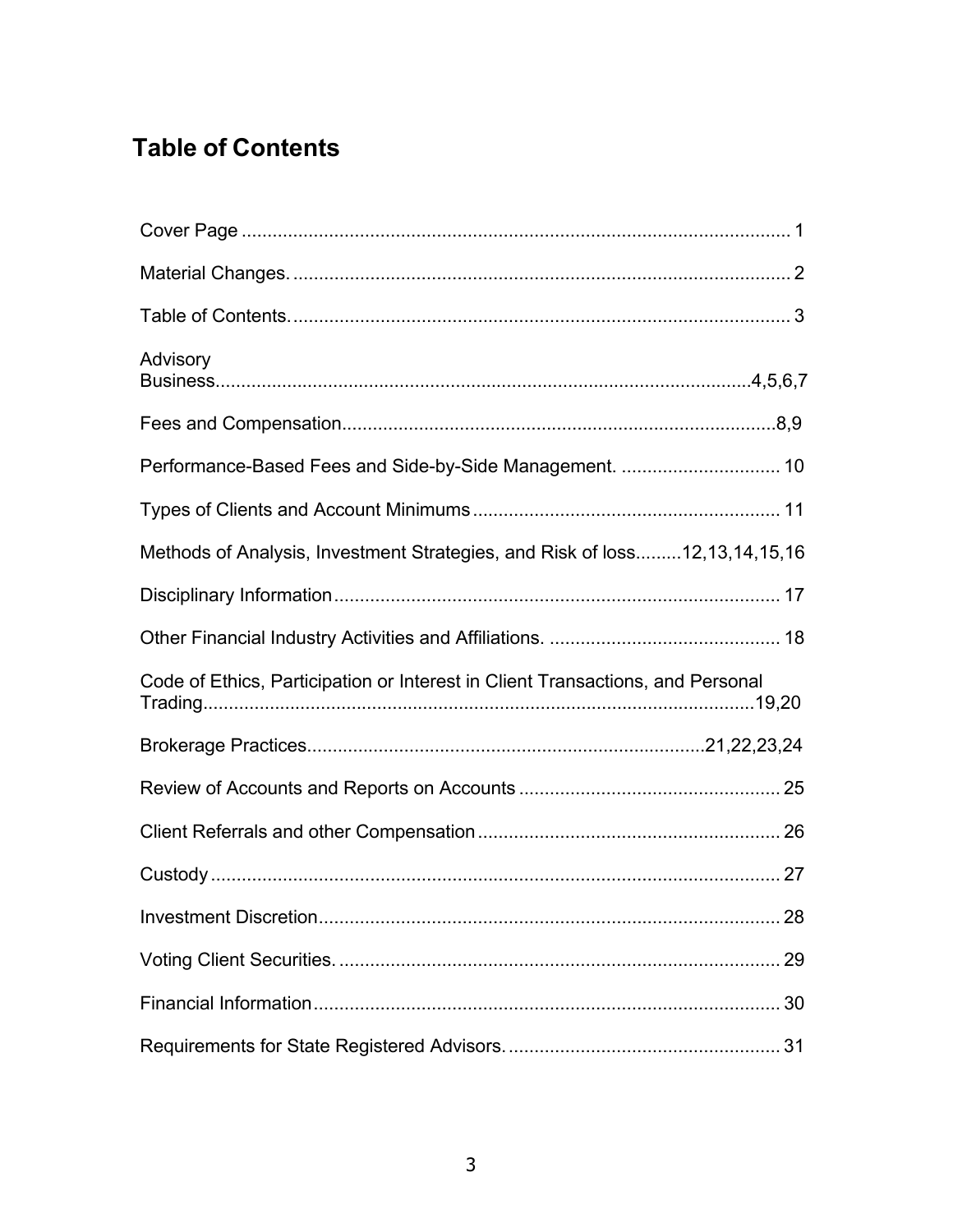#### **Advisory Business**

The Art and Science of Successful Planning was established as a Registered Investment Advisory in the state of Florida in 2001 when the sole founder and President, Tyler G. Harrelson, CES, CLTC, CFS, first affiliated with an Independent Broker/Dealer [MSC] Mutual Services Corporation, which has since been acquired by *Linsco Private Ledger.* The Art and Science of Successful Planning is a privately-owned corporation run by its sole Investment Advisor Representative Tyler G. Harrelson, CES, CLTC, CFS. In 2018, The Art and Science of Successful Planning, in an effort to better distinguish the insurance agency as being separate and independent from the investment advisory company, has incorporated the RIA as The Art and Science of Successful Planning separately. It's President, Tyler G. Harrelson, who has been securities licensed since 1993, and insurance licensed since 1991is also a licensed Life and Health Insurance Agency and provides advisory and brokerage services outside the capacity of securities related topics and subject matter through The Art and Science of Successful Planning

The Art and Science of Successful Planning only offers financial planning services for a flat fee or hourly rate on a variety of subjects but not limited to the following areas for individuals, trusts, and corporations were applicable:

Financial Organization Cash Flow Analysis Education Funding Analysis Insurance Needs and Policy Analysis Personalized Tax Planning Analysis Investment Analysis Financial Independence Analysis Estate Planning Coordination and Analysis Business and/or Retirement Plan Analysis Qualified & Non-Qualified Incentives Analysis Public Benefits Consulting (Dept. of Veterans Affairs/Medicaid & Medicare) Employee Benefit Analysis Employment Service Offerings Analysis (Including P.E.O Brokerage) IRC Section 125 Analysis Voluntary Benefits Offering Analysis Misc. Under Separate Cover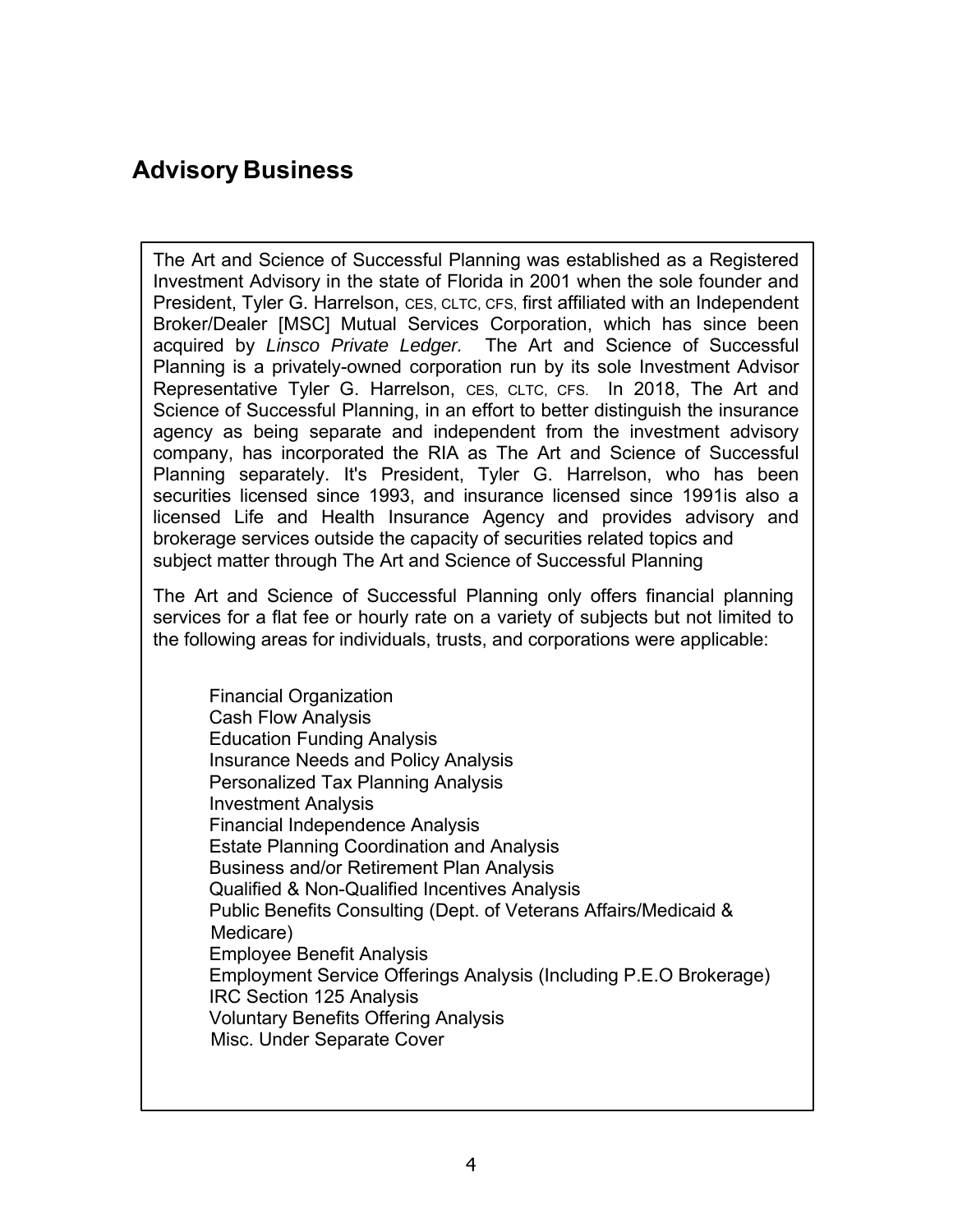All of the above, but not limited to, services are based on the individual needs of the client. An initial interview and comprehensive data gathering process and questionnaire is undertaken to determine the client's financial situation and objectives, and to give the client the opportunity to impose reasonable restrictions or adherences to the outcome of the topic being advised. Clients have the ability to have strong input as to the possible outcomes in the planning process and can maintain instructions with the IA Rep to impose certain restrictions or to refrain from certain input factors that may create differing outcomes, i.e. hypothetical inflationary coordinates.

Financial Plans are consistent with the individual client's financial and tax status and risk/reward objectives. Planning may be comprehensive or segmented and focus on investments, insurance, taxes, retirement, public benefit assessment, and/or estate plans, etc. The Art and Science of Successful Planning provides these services in addition to management training for business owners and provides business consultations not involving securities. This is separate from personal Financial Plan services. Topics may include budgetary planning, succession planning, and/or business plans.

On occasion The Art and Science of Successful Planning holds seminars. These seminars never include securities related subject matters. Presentations are on various topics, including but not limited to; employment issues, business models and structures, compensation strategies, estate planning, buy/sell arrangements, public benefit planning, long-term care planning, Medicare, and retirement and tax planning to name a few. A fee is usually never charged to those in attendance. The seminars are developed and provided as educational orientations for various associations and employers, and if any fee is charged to attendees then that fee is collected by that organization hosting The Art and Science of Successful Planning and is separate from the IAR's organization.

The Art and Science of Successful Planning also provides Investment Supervisory Services, defined as giving continuous advice to a client or making investments on behalf of individual needs. Through careful discussion of goals and objectives based on client's needs, The Art and Science of Successful Planning develops a financial plan unique to each individual. Once a specialized Investment Policy Statement (IPS) is established, a portfolio is then generated to reflect the mutually agreed upon asset allocation contained in the IPS. Each account managed by The Art and Science of Successful Planning is on a discretionary and/or non-discretionary basis as outlined in each household's IPS. Account supervision and monitoring is guided by the stated objectives contained in the IPS

As of 12/31/21 The Art and Science of Successful Planning managed approximately \$10,709,442 in discretionary assets under management.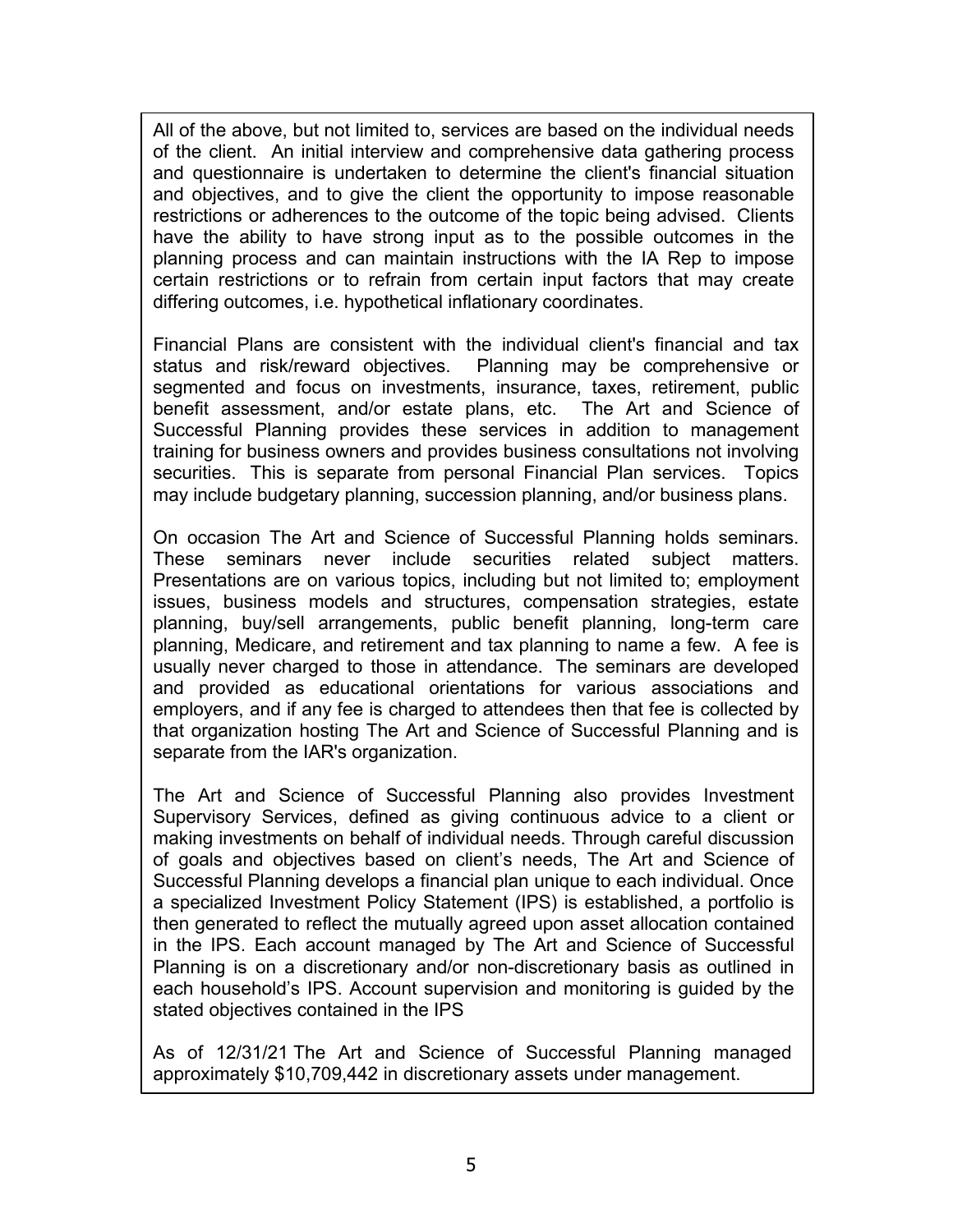Portfolios managed by The Art and Science of Successful Planning, via third-party investment advisors discussed below, may consist of one or all of the following: individual equities, bonds, variable annuities, mutual funds, exchange-traded funds, CDs, alternative investments, REITs and separately managed accounts. Variable annuities and mutual funds will be selected on the basis of any or all of the following: the fund's performance history, the industry sector, the track record of the fund manager, investment objectives and the overall management philosophy and fee structure. Portfolio weighting between funds and market sectors will be determined by each client's IPS depending upon the risk tolerance and needs of the client. Clients will have the opportunity to place reasonable investment restrictions at any time based on risk tolerance. Individual ownership of assets remains with the client at all times, with brokerage accounts normally custodied at Pershing, TD Ameritrade or Nationwide

Institutional via our 3rd party relationships with Orion Portfolio Solutions, Envestnet Asset Management, Inc., and Crystal Capital Partners, LLC., The Art and Science of Successful Planning is a Registered Investment Advisor which holds us to a Fiduciary Standard of care, meaning we place our clients' interests before our own, in contrast to general brokers' standards of only requiring investments must be "suitable". Through our discovery processes, each client is led on a path toward long-term financial success: The personalized attention each client receives combined with a strong client-advisor relationship is what helps build the foundation to our success. Our goal with each client is to meet their long- term financial objectives through a multi-disciplinary holistic approach. With principles of safety and soundness at the heart of every client relationship, The Art and Science of Successful Planning is able to continue leading its clients to a path of long-term financial success.

Once the financial review is complete and a financial plan agreed upon, we will work diligently to design an individualized asset allocation. Our planning considers all client holdings, even those we may not manage directly. Our transactional flexibility provides product diversity, as well as offering Separate Account Managers (SMAs) that we monitor before approving. Here's what you can expect from us:

- Financial Planning, for as many specific goals as the client has, i.e. retirement, education, etc.
- Disciplined Portfolio Management
- Multigenerational Wealth Transfers
- Retirement & Estate Planning
- Insurance Reviews
- Asset Protection Planning
- Education Planning
- Asset protection Planning (including VA and Medicaid)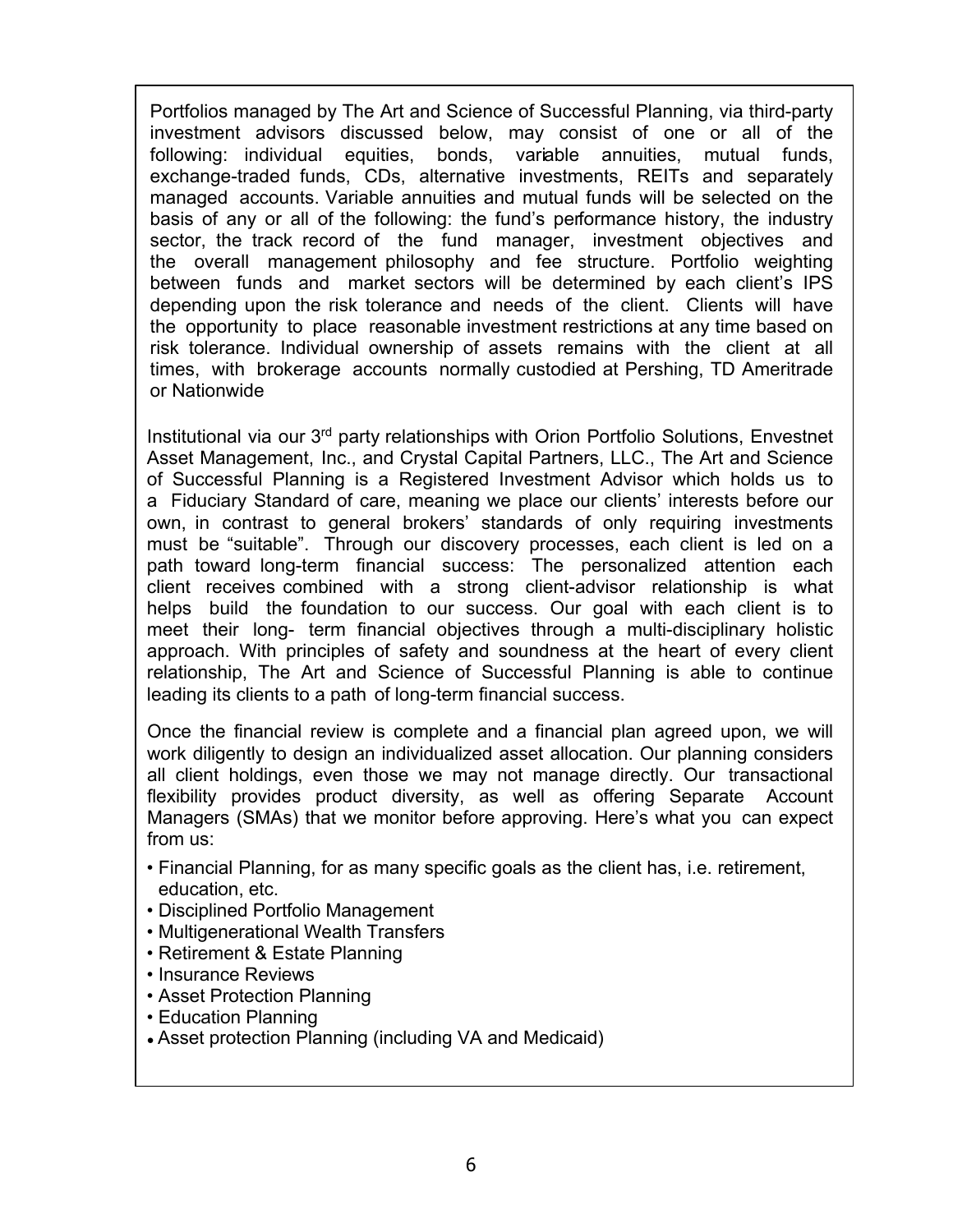For each client, The Art and Science of Successful Planning will produce a written individual Investment Policy Statement (IPS) reflecting an agreed-upon asset allocation. Once the agreement is signed, we start investing on your behalf. We meet with you to provide a forum to discuss life changes that may have an effect on your financial plan, and to determine if any financial changes or adjustments are necessary. We also touch base with you to discuss the impact of current economic conditions on your portfolio. Adjustments may be made quarterly to ensure adherence to your asset allocation.

#### **Our Mission**

As your Advisors, we will be singularly focused on one goal. This goal will be to help you work towards your financial lifestyle objectives by ensuring you have the appropriate tools to succeed. We will accomplish this by first identifying the true purpose of your money; and then, structure investment strategies, and risk management techniques that provide that opportunity to achieve that specific purpose. We will employ money management techniques that provide us with the opportunity to strike the delicate balance between investment risk and investment return. Finally, we will be committed to insuring that every strategy is a clientcentered strategy and that your interest, as our client, will unconditionally come first.

#### **Our Goal**

We provide personalized service, coupled with current financial knowledge to address your individual needs and circumstances. We guide you on a successful path toward meeting your financial goals by utilizing our well documented plans, which are designed to focus on the big picture, not short-term market variations.

Why Clients Choose Us

- Objective Advice
- Investment Diversity
- Transparent Reporting (performance, fees)
- Tax Efficient Portfolio Management
- Multi-disciplined Team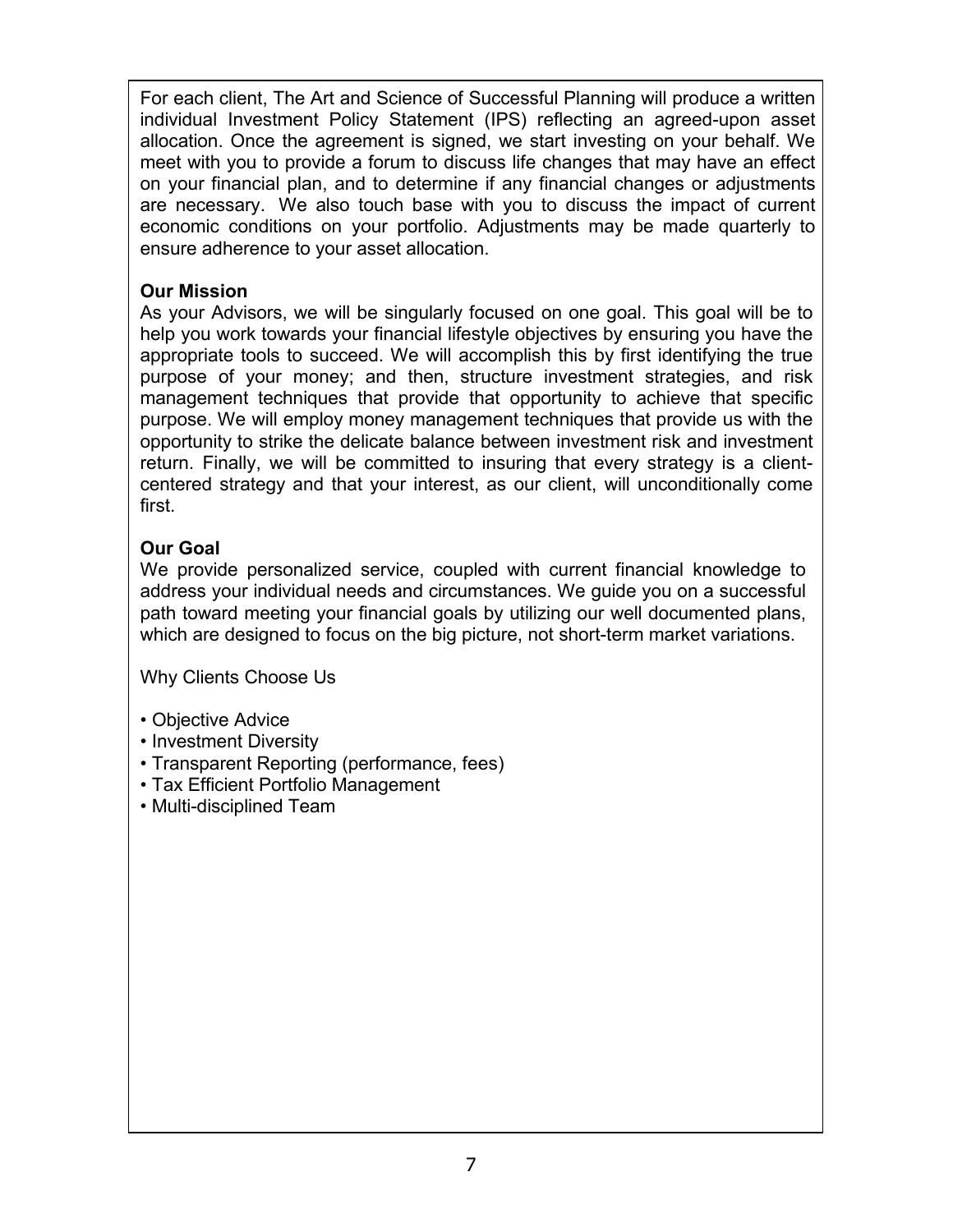### **Fees and Compensation**

The following fee schedule outlines both methods of compensation and are negotiable based on the particular subject(s) matter being advised upon. IA will council client(s), as to what method to elect, based on the initial data gathering and make a recommendation to the client that is in their individual best circumstances based on all of the information provided to date. IA will make contact with client(s) should an early estimate of time become invalid. IA will make a concerted effort to perform services in a conscientious manner with due regard to client(s) budget.

**Hourly Fee** IA Professional..............................................\$150 - \$275 per hour

Case Analyst Staff...........................................\$85 - \$150 per hour

Range is based on complexity of due diligence necessary to perform the consultation, and the comprehensive data gathered in the fact finder interview process and questionnaire.

**Fixed Fee** (Not to exceed \$15,000) unless previously authorized by Management and Client.

Fixed Fee designs are usually designed for extended timeframe type subjects like management training, business organizational structures, employment related compensation structures, comprehensive multi-generational and closely held family business estate planning, and complex prudent man doctrine as it relates to employer related subjects like employee benefits and labor and wage act regulations.

#### **Negotiated Fee** (to include AOR)

Negotiated Fees will include situations when products will be placed in which the IAR will also be acting as a (RR) Registered Representative or Insurance Agent and accepts some form of gratuity (compensation). IAR still holds the conflict of interest in high regard and does not contractually bind client to the purchase of insurances or investments with the RR. IA provides the option upfront and reduces the fees accordingly based on the compensation allotted by the purveyor company.

#### **Payment of Fees:**

If Client decides to retain Advisor's services after the initial consultation, Advisor will provide Client with an estimate of applicable fees for developing the Financial Plan. This is only an estimate and is subject to changes as the need for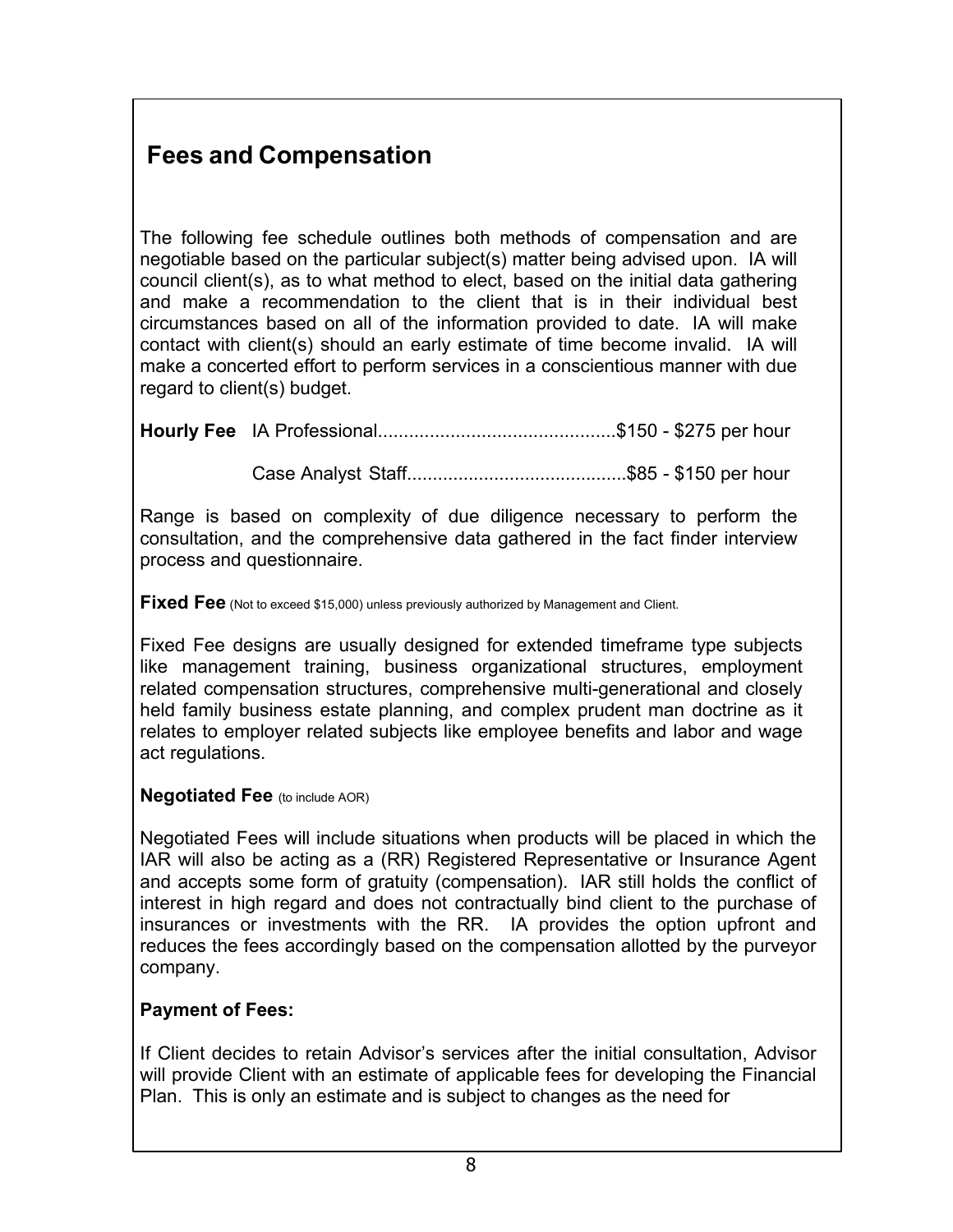additional services changes. A retainer of fifty percent of the estimated fee will be required after the initial consultation. The balance of all fees will be billed to Client at completion of Client's Financial Plan. Advisor fees are generally due no later than 30 days after Client receives Advisors invoice. Fees are negotiable and may be waived under certain circumstances.

#### **Other Expenses:**

The fees shown above include consultation and review, but do not include Advisor's engagement meeting preparation and travel time, or other trusted advisor collaboration time. After Advisor has completed Client's initial plan, any subsequent planning sessions requested by Client will be billed at the Hourly Fee set forth above, which are billed in (15) fifteen-minute increments. Fees also do not include the incidental costs of mailing and additional presentation materials and bindings, nor is the advisor obligated to supply directories, Summary plan descriptions, brochures, or plan specific materials that would normally accompany plan implementation which often come under separate cover from product or service purveyor if applicable.

#### **Asset Management Fees:**

The Art and Science of Successful Planning does not handle direct billing of fees, nor does it directly custody assets, therefore fees are processed under separate cover and are disclosed by the 3rd party.

#### **Selection of Other Advisers:**

Advisory fees charged by third-party money managers ("TPMM") are separate and apart from our advisory fees. Assets managed by TPMMs will be based on the fee schedule set forth in the Portfolio Management Services section in this brochure.

Advisory fees that you pay to the TPMM are established and payable in accordance with the brochure provided by each TPMM to whom you are referred. These fees may or may not be negotiable. You should review the recommended TPMM's brochure and take into consideration the TPMM's fees along with our fees to determine the total amount of fees associated with this program.

You may be required to sign an agreement directly with the recommended TPMM(s). In some cases the Agreement may be a tri-party Agreement that includes us as well as the TPMM, but in either event you are required to have a written contract with us. You may terminate your advisory relationship with the TPMM according to the terms of your agreement with the TPMM. You should review each TPMM's brochure for specific information on how you may terminate your advisory relationship with the TPMM and how you may receive a refund, if applicable. You should contact the TPMM directly for questions regarding your advisory agreement with the TPMM.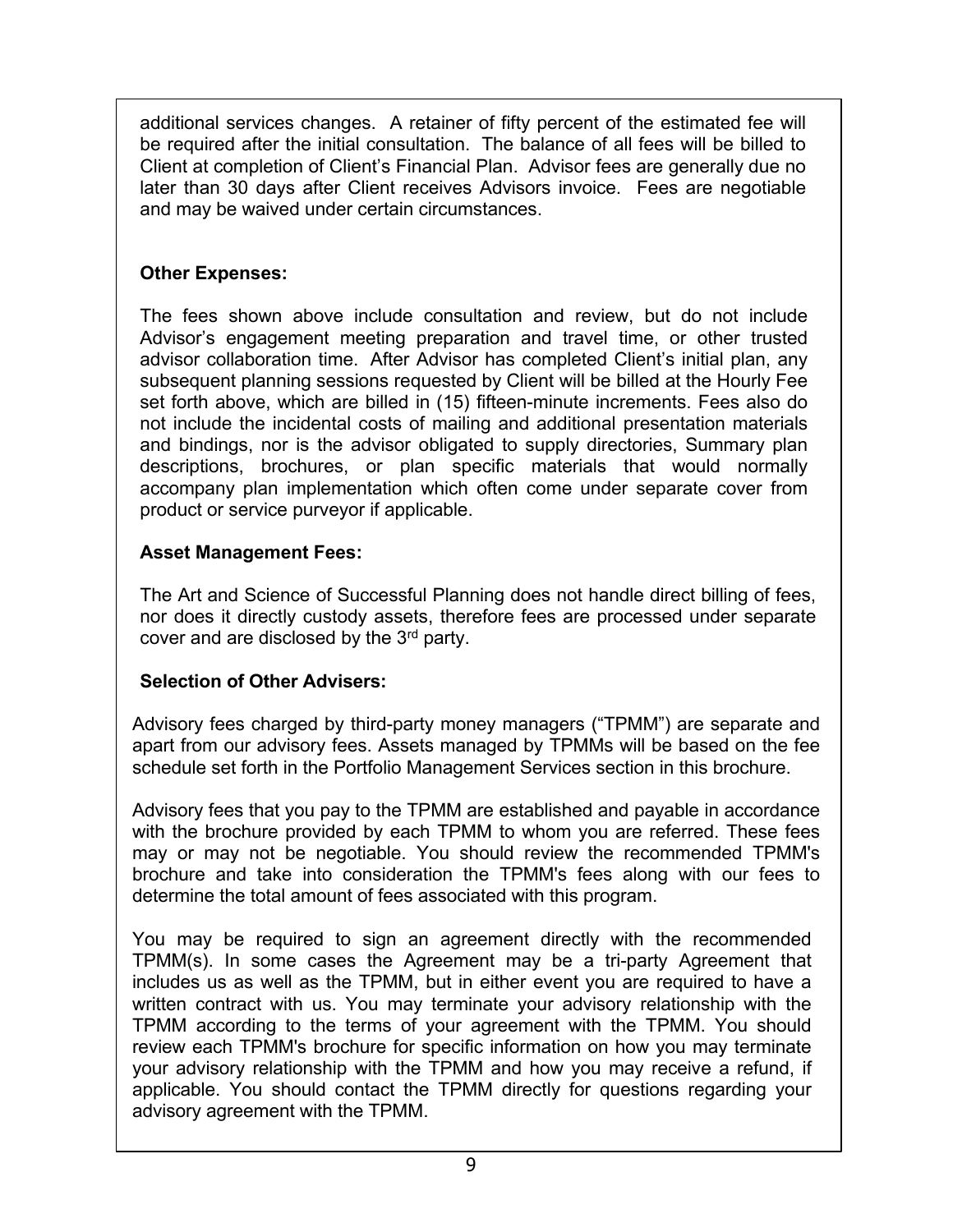## **Performance-Based Fees and Side-by-Side Management**

Not applicable as the Art and Science of Successful Planning does not offer performance-based fees.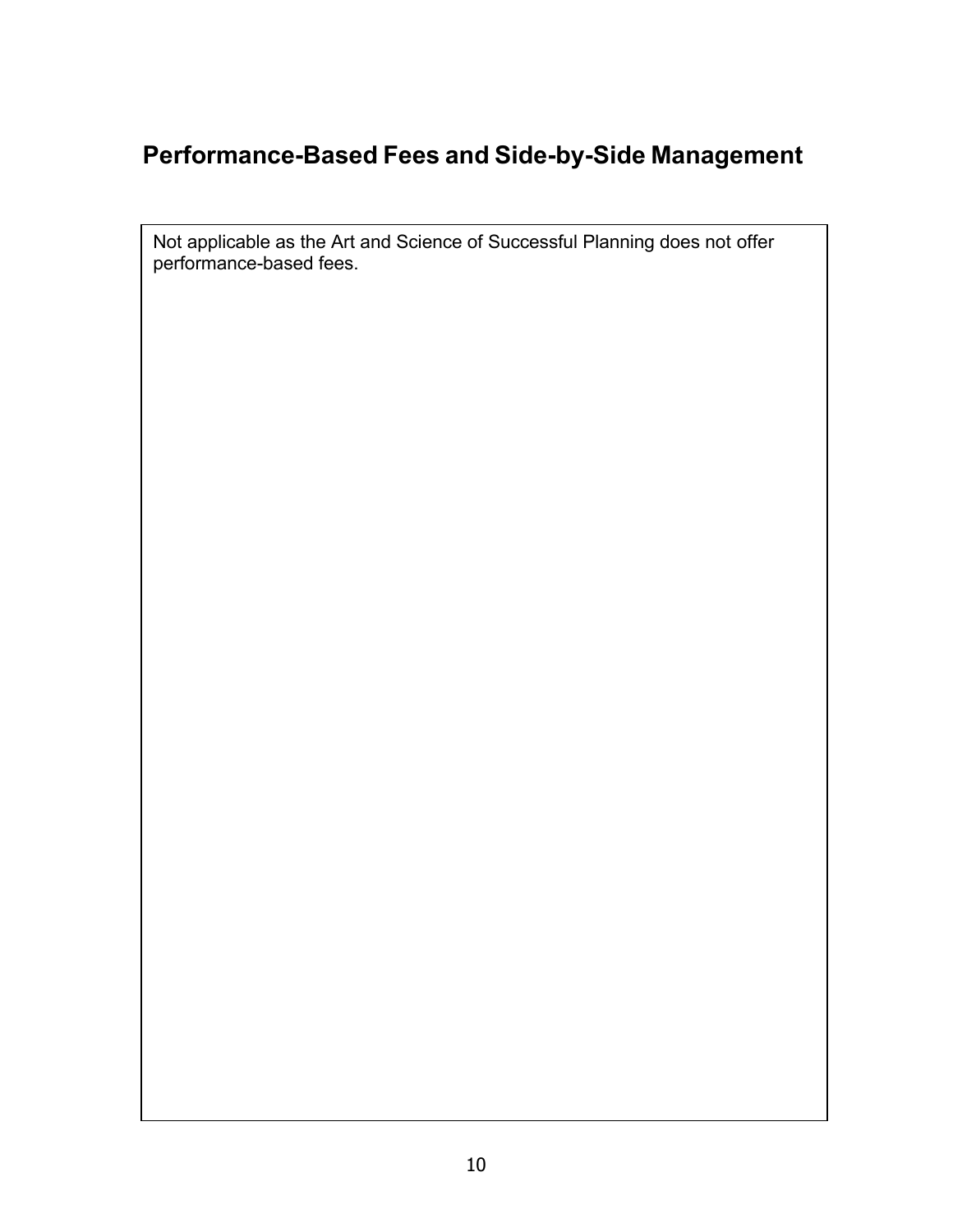### **Types of Clients and Account Minimums**

The Art and Science of Successful Planning engages various types of clientele including but not limited to individuals, (POA's) Powers of Attorney, Trustees, Trusts, Corporations, Attorney's, Accountants, Estates, etc. The Art and Science of Successful Planning currently does not have account size minimums, however dependent upon the  $3rd$  party organization utilized minimum account sizes could be restrictive for investment advisory related services based upon each fund or TPMM requirements. The Art and Science of Successful Planning does however reserve the right to *not* work for certain client(s) after the initial consultation or after further review of the data provided in the fact finder and questionnaire. If IA decides not to engage client after initial deposit has been provided IA will refund with a written notice a refund of the portion of any fees paid but not yet earned as of the date such notice is provided less any expenses incurred by the Advisor up to and including such date.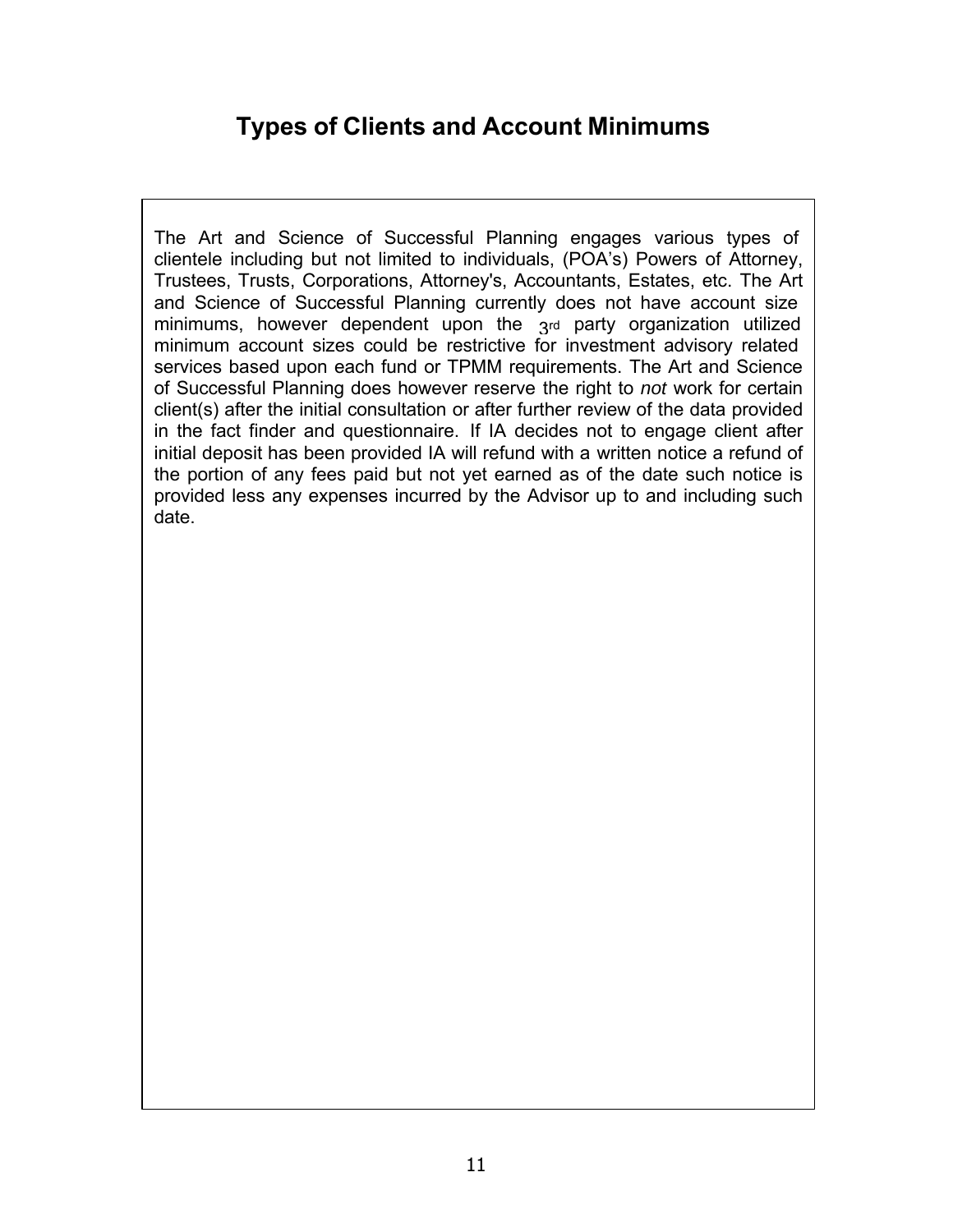#### **Methods of Analysis, Investment Strategies, and Risk of Loss**

*Financial Organization* -Through interviews, review of documents and data collected by the Advisor during in-person meetings with the Client, Advisor will develop the following reports for Client:

- ❑ Statement of Goals & Objectives.
- ❑ Personal balance sheet.
- ❑ Detailed summary of assets and liabilities including ownership designation.
- ❑ Discuss options for re-organization (if applicable)
- ❑ Review alternative organizational structures
- ❑ Flow chart personnel & devise checks and balance for achieving goals

*Cash Flow Analysis -* Advisor will analyze Client's current income and expenses (including income taxes) and recommend a specific course of action with regard to the appropriate savings necessary to fund Client's various financial objectives.

*Education Funding Analysis -* Advisor will utilize educational funding computer models in order to determine the amount of savings required to meet Client's goal of funding private school, college and/or graduate school tuition for his or her children and/or grandchildren. For additional cost advisor will recommend third party consulting firm for techniques involved in applying to schools and subsidized educational programs including but not limited to grants, scholarships, and other forms of perpetuity.

*Insurance Needs and Policy Analysis -* Advisor will evaluate Client's insurance needs, including medical, life, disability, long term care or other types of insurance and will analyze the ability of Client's current insurance coverage to meet Client's goals in this area. With respect to group and individual insurance(s), Advisor will determine the dollar amount and type of insurance policies needed to meet the Client's goals and, if appropriate, coordinate with Client's insurance providers to implement changes in Client's current insurance coverage. If appropriate, Advisor will coordinate Client's insurance policies with Client's estate plan.

*Personalized Tax Planning Analysis -* Advisor will coordinate with Client's accountant and/or tax advisor regarding the projection of the Client's estimated tax liability, withholdings, estimated quarterly payments, etc. determining were appropriate alternative means of structuring taxes.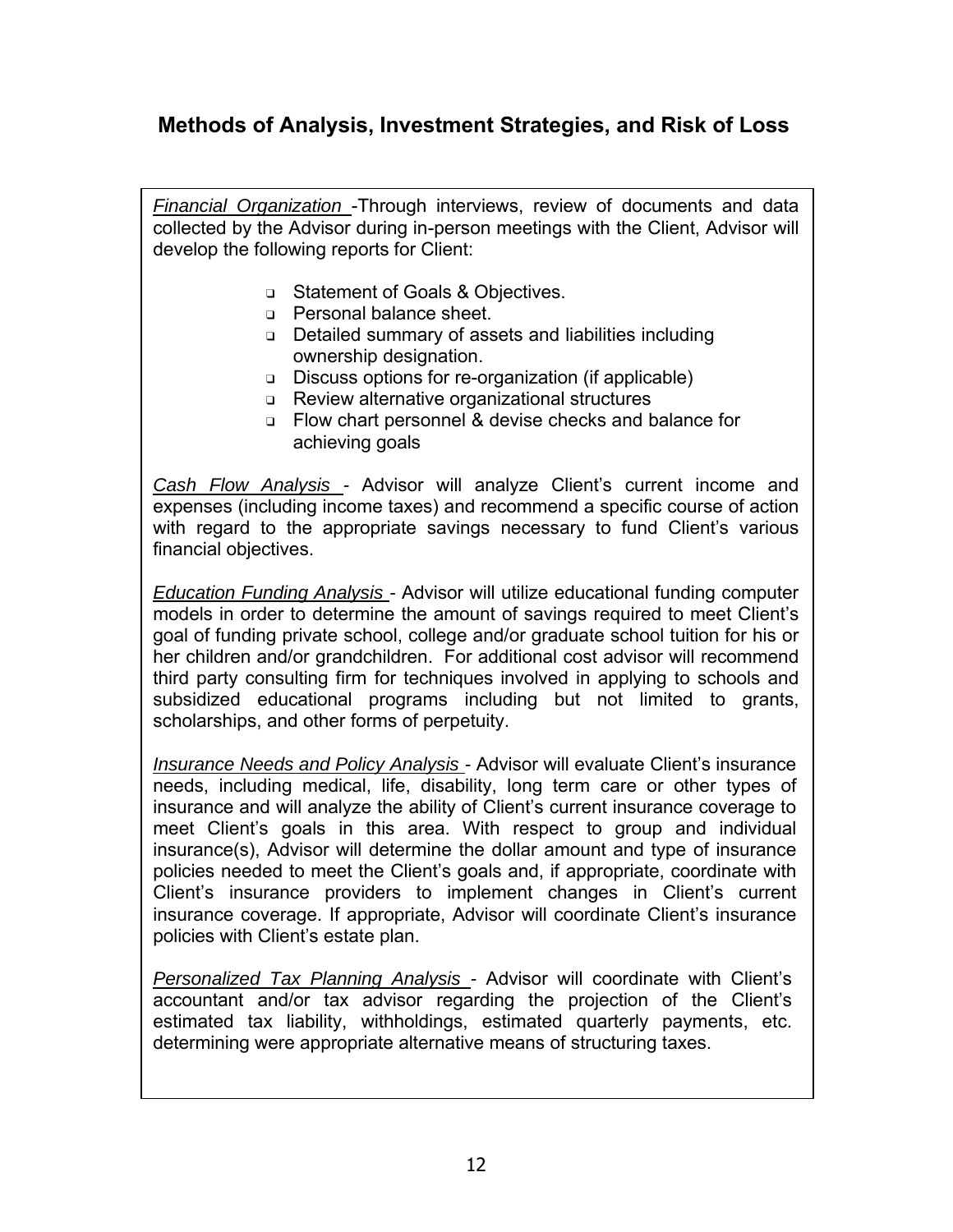Advisor will review coordination of payroll taxes, income taxes, intangible taxes, and projected estate taxes on a macroeconomic basis clients needs based goals and objectives.

*Investment Analysis-* Advisor will evaluate the Client's investment goals, concerns, risk profile, current investment portfolio and determine the ability of Client's current strategy to meet Client's goals in that area. Advisor will prepare an asset allocation analysis of Client's current investment portfolio and create an Investment Policy Statement, which will incorporate the parameters and constraints that govern the management of the Client's investment portfolio. Advisor will make recommendations and coordinate the implementation of changes made to Client's portfolio needed to meet Client's goals.

*Financial Independence Analysis -* Advisor will utilize actuarial-based computer models to analyze additional savings and investments by Client necessary to achieve his or her financial independence goals. Advisor also will analyze the sensitivity of Client's goals to various rates of return and, if appropriate, assist with coordination of Client's savings plan, asset allocation and investment strategy recommended by Advisor.

*Estate Planning Coordination and Analysis -* Advisor will coordinate with Clients estate planning attorney in order to develop and implement a comprehensive estate plan. This plan may involve the implementation of wills, revocable living trusts, irrevocable life insurance trusts, family limited partnerships, durable powers of attorney, health care powers of attorney and other estate planning techniques. This type of planning normally requires significant involvement of Client's attorney and accountant to assure optimal implementation of the plan.

*Business and/or Retirement Plan Analysis -* For business owners, Advisor will assist in the development and method of funding an employees' retirement plan. Advisor will also assist a business owner in outlining a buy-sell agreement or other business arrangement in order to meet Client's business and personal financial goals upon retirement, which may or may not include the sale or contracting of or for a business continuation plan. This type of planning normally requires significant involvement of Client's attorney and accountant to insure optimal implementation of a business continuation plan.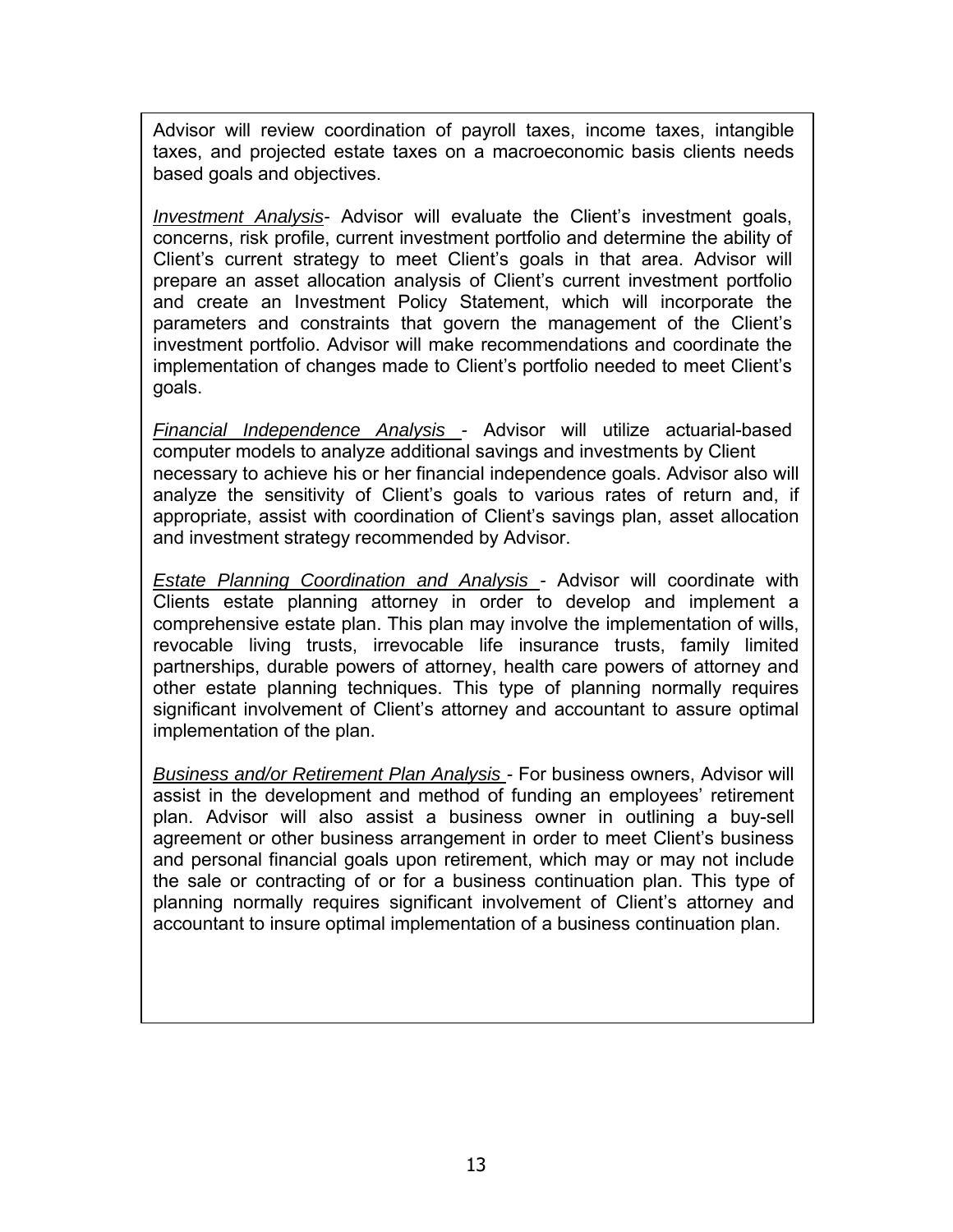*Qualified & Non-Qualified Incentives Analysis* - For owners and executives Advisor will provide unique approaches to recruiting and maintaining employees valuable to your organization. Advisor will evaluate and illustrate the differences between the two types of programs and provide analysis as to the availability based on compliance requirements and plan restrictions as to the most effective means of developing a key employee benefits arrangement. Advisor will outline the nuances of the various types of plans available and give anecdotal evidence as to the preferences based on a detailed survey of the Clients goals and objectives with due regard to the employees needs as well.

*Public Benefits Consulting* - Determine eligibility for those individuals who can, via advisor's direction, document eligibility for the VA Aid and Attendance benefit, and or various Medicaid entitlement benefit(s). Advisor will develop a comprehensive plan addressing the health, income, and net worth requirements to effectively obtain the VA award to assist with long-term care needs. Advisor will also affectively communicate eligibility requirements for Medicaid planning where applicable and collaboratively work with Elder, and Estate planning attorneys where applicable and council accountants as to the concepts and techniques used by the collaborative to effectively secure public benefits.

*Employee Benefit Analysis -* Advisor will thoroughly evaluate on current benefit(s) offerings including plan designs, eligibility, participation procedures, claims management including adjudication procedures for all benefits, data and census maintenance, provider availability, and the value proposition being offered by the current agent(s) of record. Advisor will further provide consultative surveys to current vendors for applicable service offerings for business and service model benchmarking. Advisor will also provide commentary regarding staff time and implementation of compliance requirements and or offer (PEO) Professional Employer Organization services under a separate arrangement. For corporate executive clients, Advisor will analyze available savings plans, stock options, restrictive stock agreements, retirement plans and other employee benefits. Advisor will also develop strategies to utilize these programs to the maximum extent possible in achieving Client's financial goals and will coordinate these employee benefits with Client's overall asset allocation and investment strategy.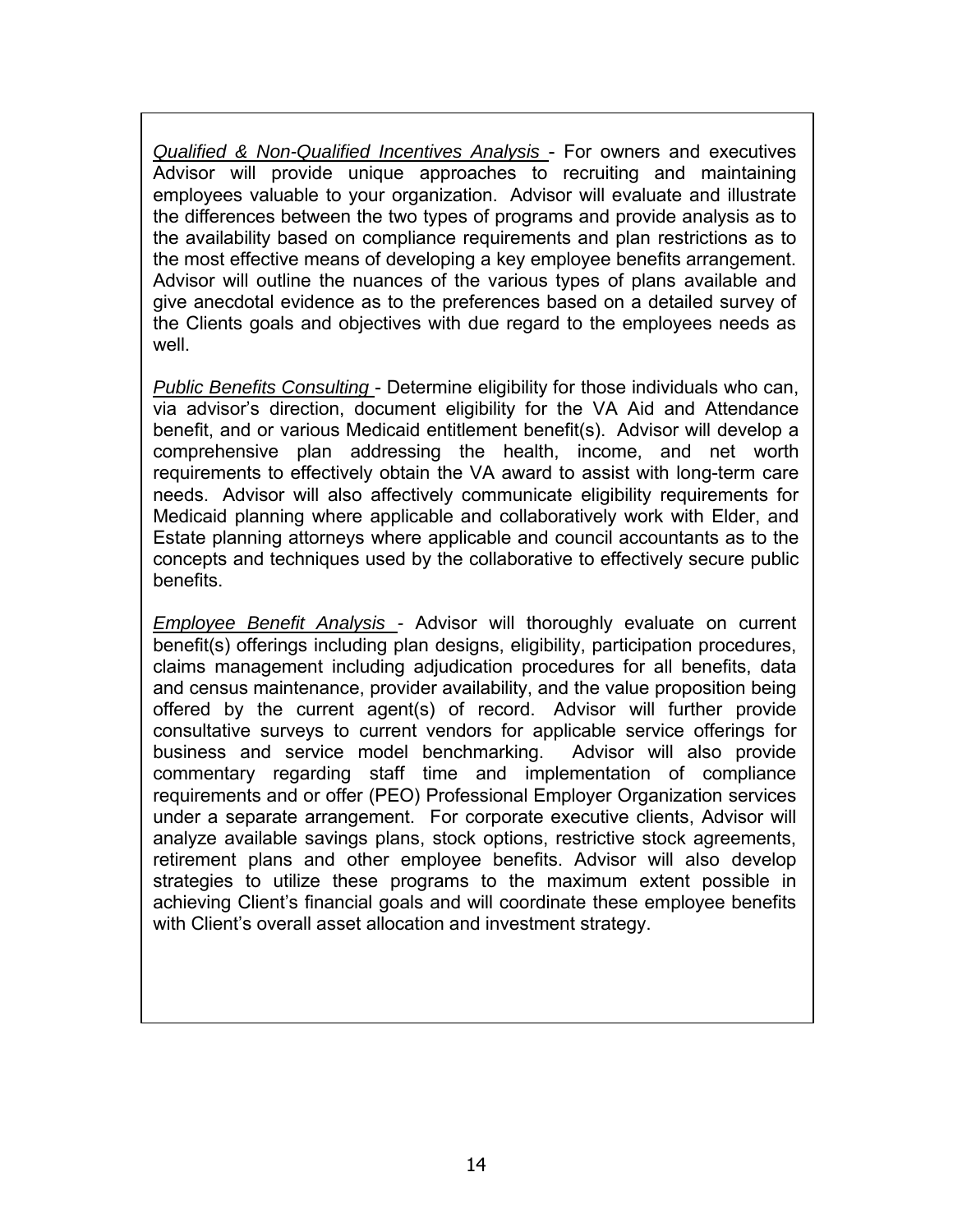*Employment Service Offerings Analysis* - Advisor will review Clients current cost of doing business as it relates to the departmental costs for *Human Resources, Payroll Administration, Employee Benefits Administration, and Risk Management.* Advisor will then evaluate clients' needs based on applicable Federal and State guidelines which services are of most and least importance based organizational structure, employment practices and associated liabilities known and unknown, (SIC) Standard Industry Classification, gross payroll volume, compliance with (ERISA) and other Health care reform laws, (OSHA) Occupational Safety and Health Act, the various (NCCI) National Council on Compensation Insurance classifications, and the promotion of safety Incentive programs as well as many other programs not mentioned above. Advisor will evaluate current procedures and determine if alternative means of providing these same services is achievable through other means more affordably.

*IRC Section 125 Analysis* - Client will supply Advisor with the necessary census and cost information necessary to provide a detailed itemized roster of savings outlining the benefits and associated liabilities involved in implementing and maintaining a 125 plan.

*Voluntary Benefits Offering Analysis* - Advisor will provide an outline of the benefits offerings available under current law. Advisor will also make recommendations as to the appropriate types of benefits that should be offered with due regard to the employer's base offerings, coordinate voluntary offerings to avoid premium cost overlapping and benefit integration, review any current offerings, and provide verifiable evidence to the appropriate determination of those offerings. Advisor will then develop a rigid (RFP) Request for Proposal guide lining the product offerings to insure the integrity of the participants. Advisor will then narrow the proposing vendors down into a best practices and carrier viability finalist.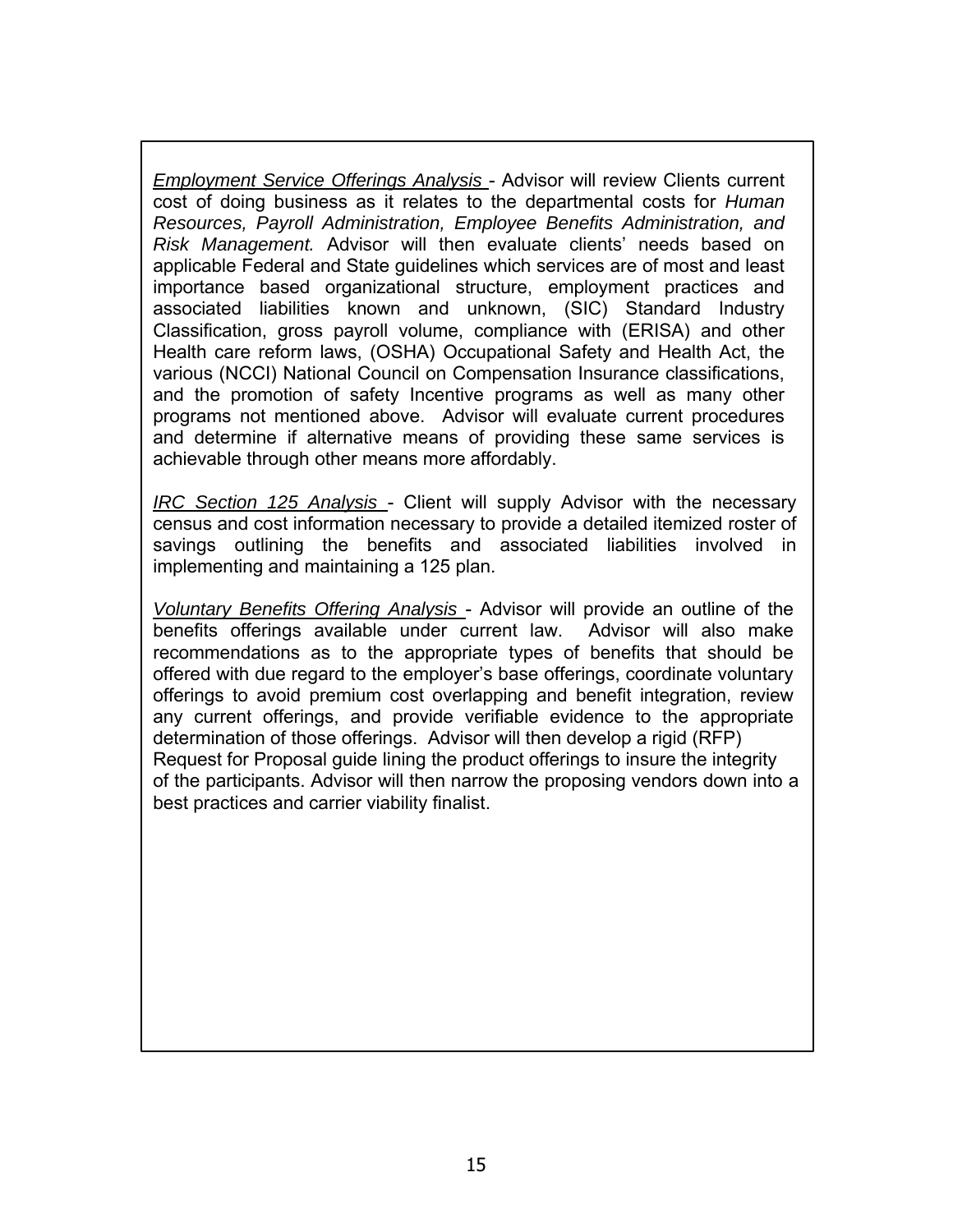Our success is a direct result of the relationships we build with our clients. Our goal is to provide personalized service with current financial knowledge to address clients' individual overall needs and financial goals. Once an in-depth financial review of the client is completed, The Art and Science of Successful Planning develops individualized asset allocation. We use a software application that utilizes modern portfolio theory to assist us. Often times, any account holdings not managed directly by the firm will be taken into consideration in order to maximize returns and minimize potential tax implications. Asset allocation among clients' portfolios is well diversified in order to reduce the inherent market risk of equity backed securities. The Art and Science of Successful Planning will create a portfolio based on the individualized IPS created during the initial phase of financial planning. Clients reserve the right to place reasonable restrictions on the types of investments used during this process based on risk tolerance. Individual ownership of assets will be retained by the client at all times.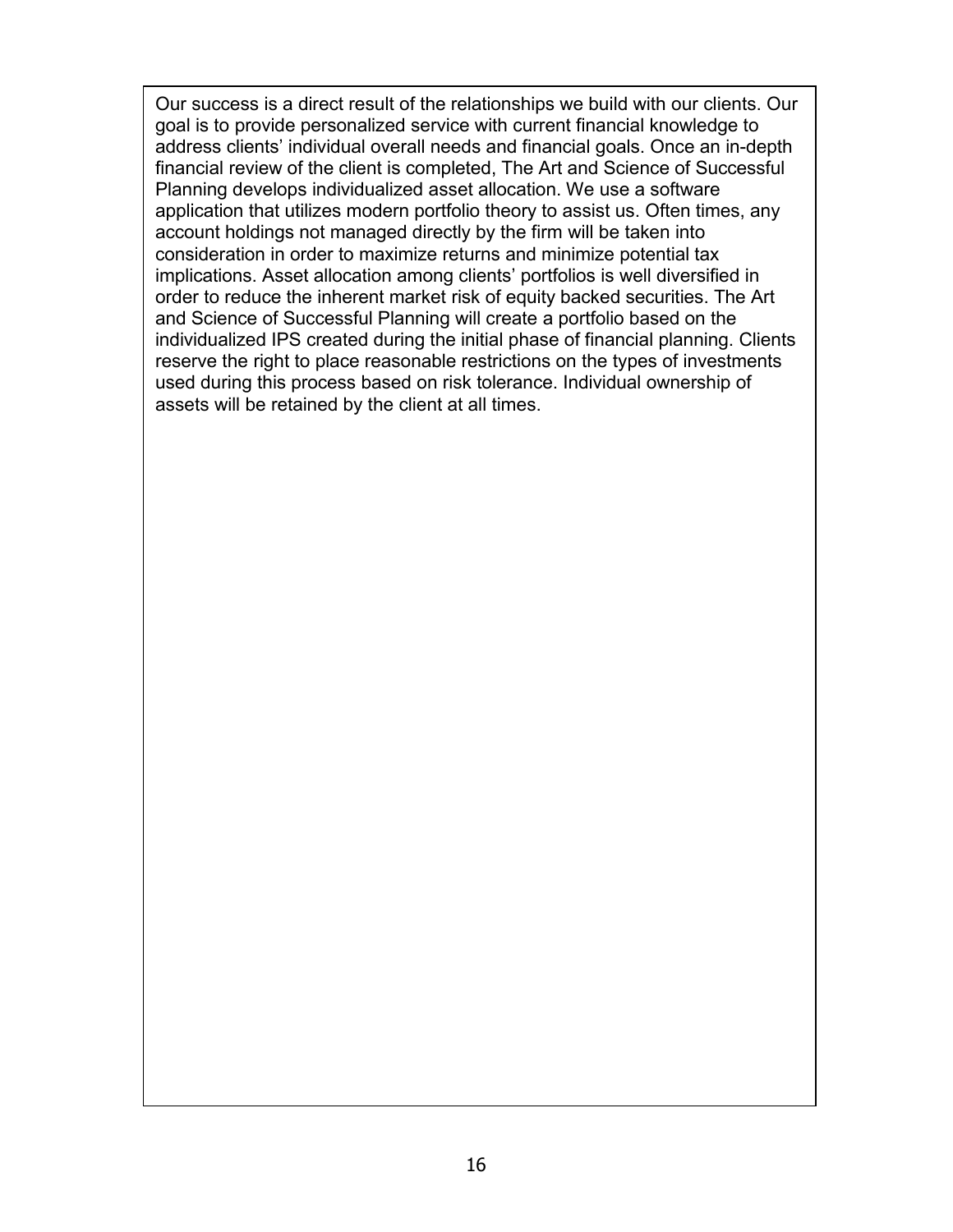### **Disciplinary Information**

Tyler G. Harrelson has been a Registered Representative since 1993, The Art and Science of Successful Planning, has been an Independent Registered Investment Advisor since 2001. Neither the RIA or Mr. Harrelson has any reportable disciplinary information to disclose.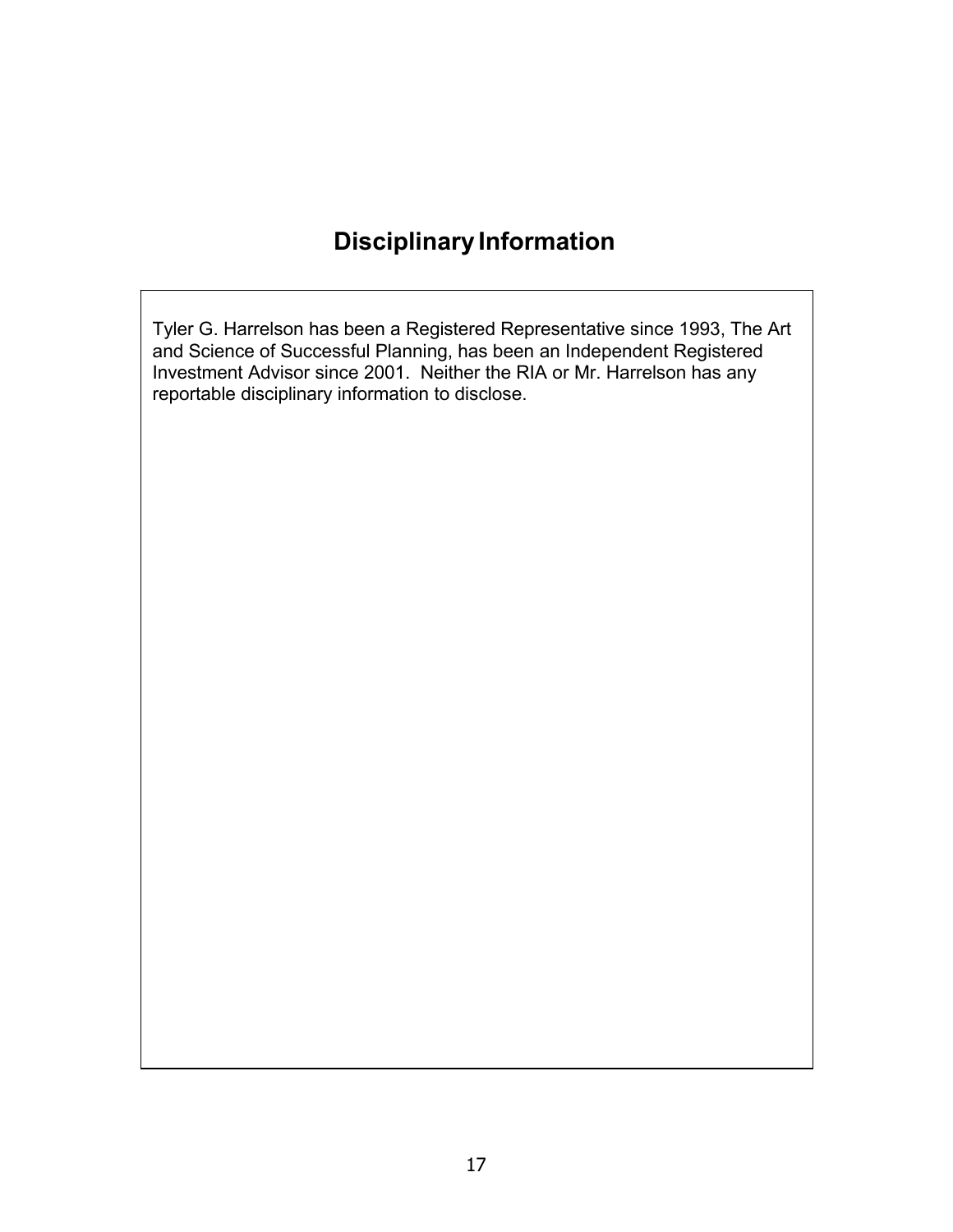### **Other Financial Industry Activities and Affiliations**

The Art and Science of Successful Planning is also a related company to Tyler G. Harrelson, PA also doing business as The Art and Science of Successful Planning. That company is independent and does not require clients to also be insurance clients.

Tyler G. Harrelson, CES, CLTC, CFS also holds a B.S. in the science of Risk Management and Insurance and many clients of the IA electively chose to also engage for insurance products for that reason and also for convenience. Mr. Harrelson offers those fixed insurance products for commission as that is in most instances the only compensation method available. Mr. Harrelson does however provide risk management consulting for a fee, which would be through the other company independent of The Art and Science of Successful Planning. Those products and services are as follows, but are not limited to the following:

Group and Individual Life Insurance, Group and Individual Disability Insurance, Group and Individual Dental Insurance, Group and Individual Ancillary Supplemental Insurances, (P.E.O.) Professional Employer Organizations, Fixed and Equity-Indexed Annuities, Group and Individual Long-Term Care Insurance, Medicare Part C, Medicare Supplemental, Part D Rx Insurance, and receives normal commissions for said insurance product placement. The Art and Science of Successful Planning is also a full lines agency offering both personal and commercial lines property and casualty insurances again those products and services are as follows, but are not limited to the following: Home Owners, Auto, boat, personal water craft, general liability, Worker's Compensation, professional liability, commercial auto, commercial dwelling, etc.

If a conflict exists with regard to the Financial Planning Agreement proper disclosure will be provided and the client is under no obligation to purchase products or services offered by The Art and Science of Successful Planning.

We use third-party advisers as part of our portfolio management. This is discussed in greater detail throughout the document.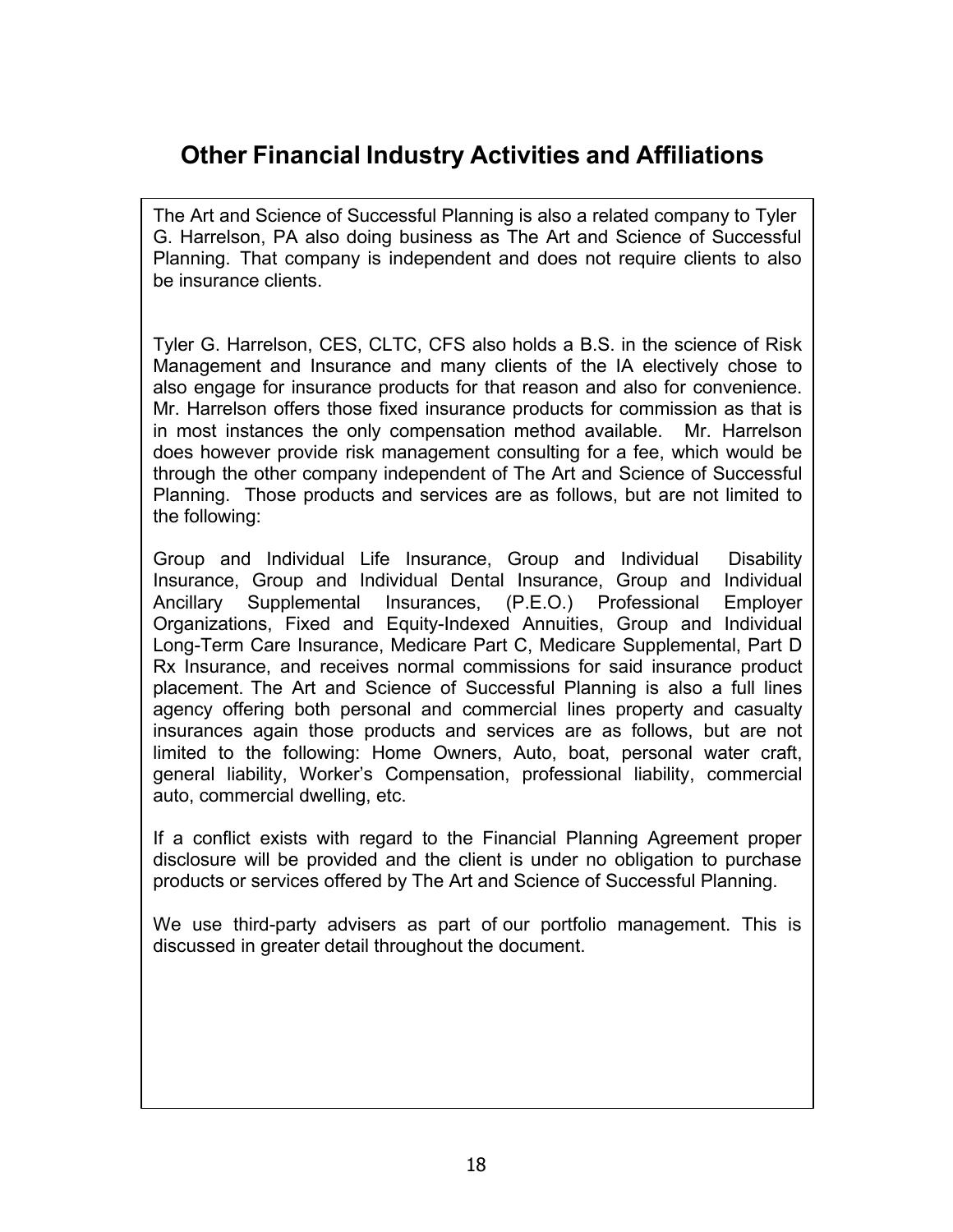### **Code of Ethics, Participation or Interest in Client Transactions, and Personal Trading**

As a company we strive to comply with all applicable laws, rules, and regulations governing our industry. Therefore, our Code of Ethics includes guidelines for professional standards of ethics and conduct, which Tyler G. Harrelson is also personally held accountable to in maintaining his professional designations. Our goal of maximum integrity is to protect our clients interests at all times and to demonstrate our commitment through our fiduciary duties, which are honesty, good faith, and prudent and fair dealing. Any and all persons associated with our company are expected to adhere strictly to firm guidelines, and to report any violations of our Code of Ethics. Additionally, we maintain and enforce written policies and procedures reasonably designed to prevent misuse or dissemination of material, nonpublic information about our clients, our client's dealings, there personnel, and anything else considered proprietary in nature to that client.

*Our privacy act notice is available upon request.*

#### **Participation or Interest in Client Transactions**

Neither our company nor associated person has any material financial interest in client transactions beyond the provisions of financial planning outlined in this brochure.

#### **Personal Trading Practices**

Our company or an associate of our company may buy or sell the same securities that may be recommended to a client in which an investment may have already existed. A conflict of interest may exist in such a case because the possibility to trade ahead of a client and potentially receive more favorable prices. To eliminate this potential conflict of interest, it is our policy that the client be provided proper disclosure if an investment conflict exists.

Subject to satisfying this policy and applicable laws, officers, directors and employees of The Art and Science of Successful Planning and its affiliates may trade for their own accounts in securities which are recommended to and/or purchased for The Art and Science of Successful Planning clients. Both Codes of Ethics are designed to assure that the personal securities transactions, activities and interests of the employees of The Art and Science of Successful Planning will not interfere with (i) making decisions in the best interest of advisory clients and (ii) implementing such decisions while, at the same time, allowing employees to invest for their own accounts.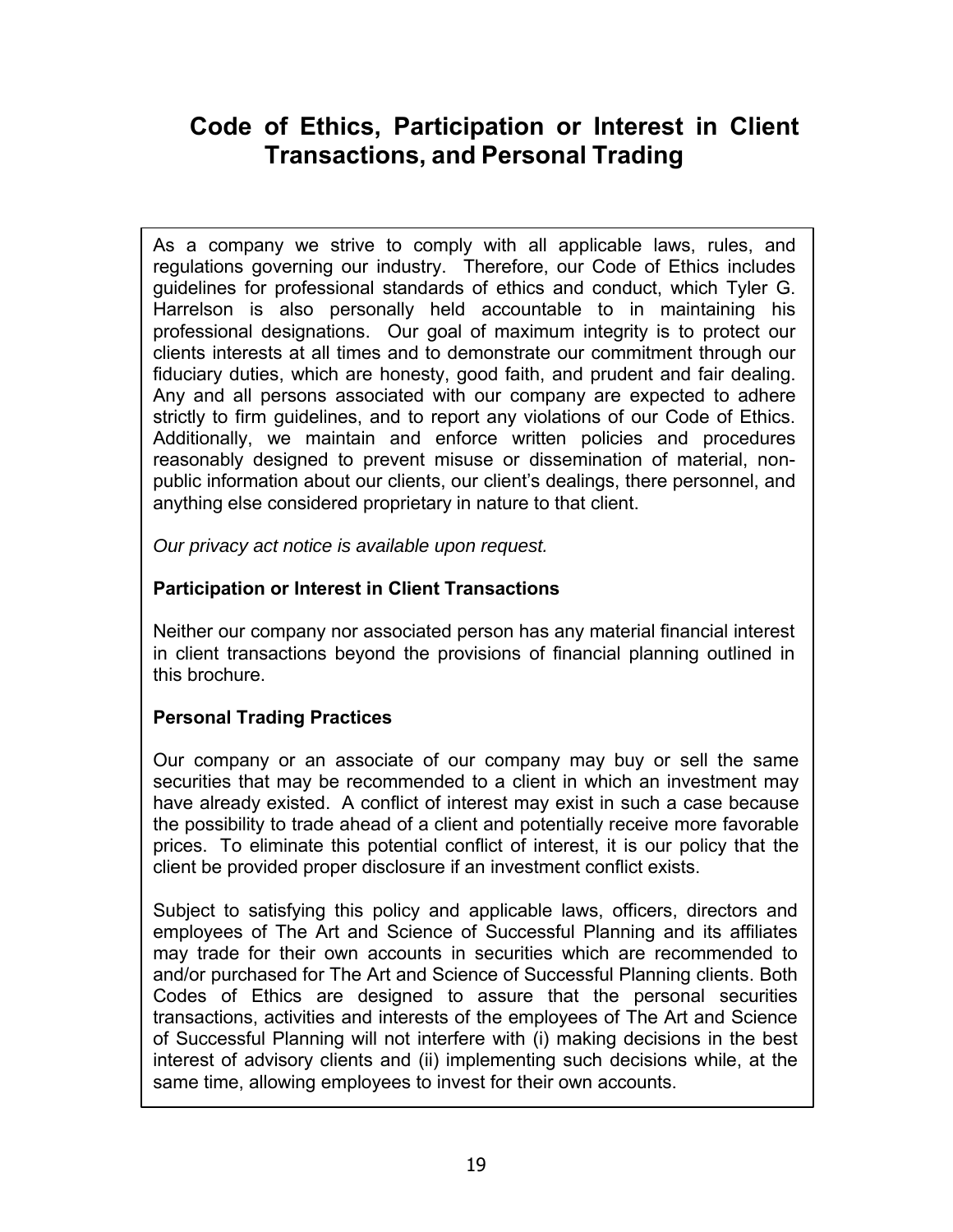Under the Codes, The Art and Science of Successful Planning or individuals associated with The Art and Science of Successful Planning may buy or sell securities identical to those recommended to customers for their personal accounts. In addition, any related person(s) may have an interest or position in a certain security(ies) which may also be recommended to a client.

It is the expressed policy of The Art and Science of Successful Planning that no person employed by The Art and Science of Successful Planning may purchase or sell any equity security (excluding open-ended mutual funds) for a period of 24 hours prior to a transaction(s) being implemented for an advisory account, and therefore, preventing such employees from benefitting from transactions placed on behalf of advisory accounts. It is a general firm policy that equity trades by firm employees should be prescreened by the compliance officer. As these situations present a conflict of interest, The Art and Science of Successful Planning has established the following restrictions in order to ensure it meets its fiduciary responsibilities: 1. A member, manager, or employee of The Art and Science of Successful Planning shall not buy or sell securities for their personal portfolio(s) where their decision is substantially derived, in whole or in part, by reason of his or her employment unless the information is also available to the investing public on reasonable inquiry. No person of The Art and Science of Successful Planning shall prefer his or her own interest to that of the advisory client. The Art and Science of Successful Planning employees may take participation in block trades of large bond positions, normally as an aid to the firm in reaching a round lot for these purchases. 2. The Art and Science of Successful Planning maintains a list of all securities holdings for itself, and anyone associated with this advisory practice with access to advisory recommendations. These holdings are reviewed and approved on a quarterly basis by the Investment Committee (IC). 3. The Art and Science of Successful Planning emphasizes the unrestricted right of the client to decline to implement any advice rendered, except in situations where The Art and Science of Successful Planning is granted discretionary authority of the client's account. Usually clients' written wishes are honored. 4. The Art and Science of Successful Planning requires all individuals act in accordance with all applicable Federal and State regulations governing registered investment advisory practices. 5. Any individual not in observance of the above may be subject to termination. Clients or prospective clients may request a copy of the firm's Code of Ethics or find it and download it off of our website.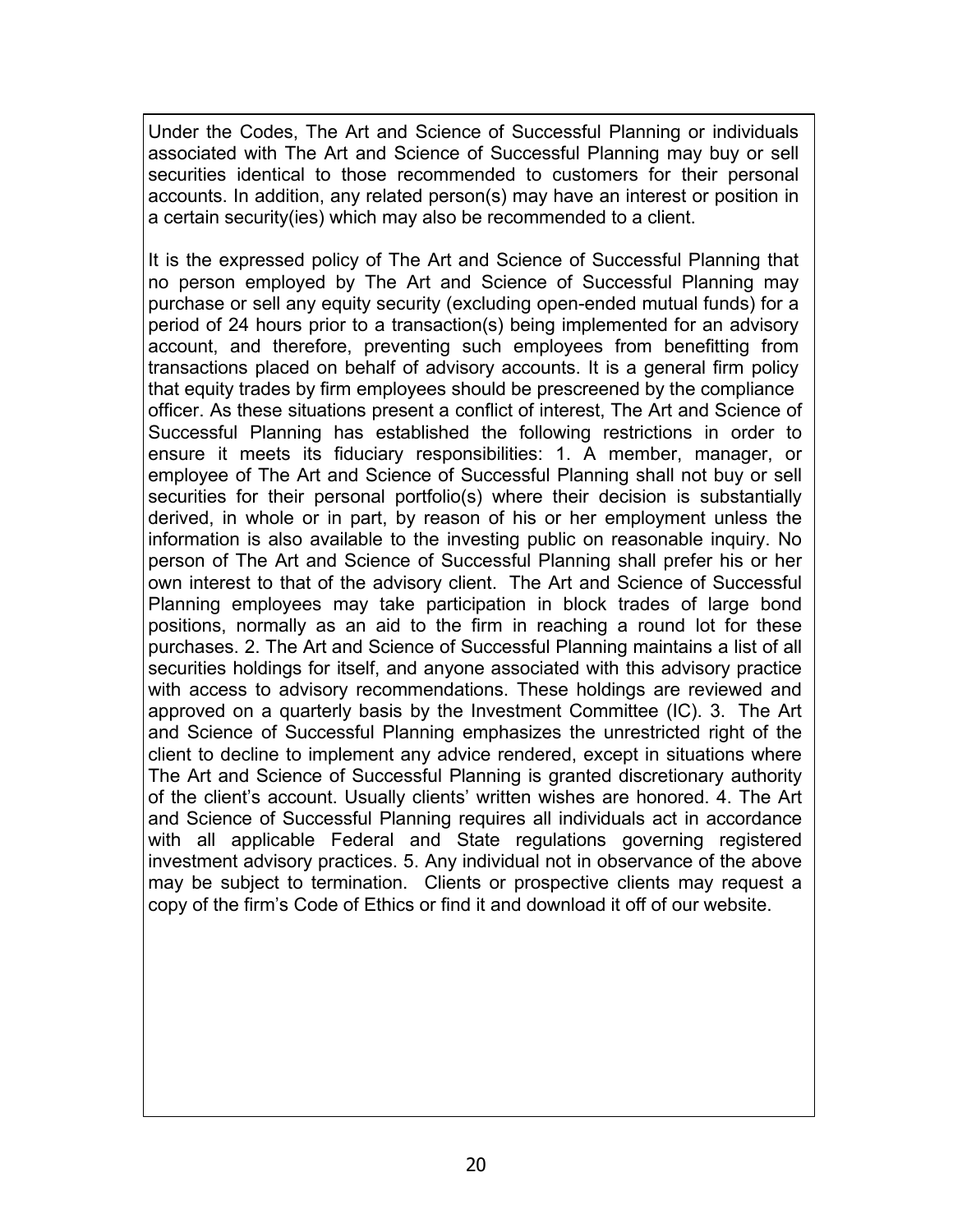### **Brokerage Practices**

Your assets are technically maintained in an account at a "qualified custodian", generally a broker-dealer or bank. We recommend our clients use Pershing, TD Ameritrade Institutional, and Nationwide Securities all of which are registered broker-dealers, members FINRA/ SIPC, as the qualified custodian. We generally recommend iShares for 529 Plans. We are independently owned and operated and are not affiliated with any of these institutions. These custodians will hold your assets in a brokerage account and buy and sell securities when (we/you) instruct them to. While we recommend that you use any of these firms as custodian/broker, you will decide whether to do so and will open your account with our assistance by entering into an account agreement directly with them. The Art and Science of Successful Planning will assist in the new account opening process. We do not require clients to use a particular broker-dealer or other custodian selected by The Art and Science of Successful Planning. Even though your account is maintained at these 3 firms, we can still use other brokers to execute trades for your account as described below.

How We Select Brokers/Custodians

The Art and Science of Successful Planning does not have the express authority to choose a particular broker/dealer on behalf of the client, our firm recommends using a custodian/broker who will hold your assets and execute transactions on terms that are, overall most advantageous when compared to other available providers and their services. We consider a wide range of factors, including, among others:

• Combination of transaction execution services and asset custody services (generally without a separate fee for custody)

• Capability to execute, clear, and settle trades (buy and sell securities for your account)

• Capability to facilitate transfers and payments to and from accounts

• Breadth of available investment products (stocks, bonds, mutual funds, exchange-traded funds (ETFs), etc.)

• Availability of investment research and tools that assist us in making investment decisions

• Quality of services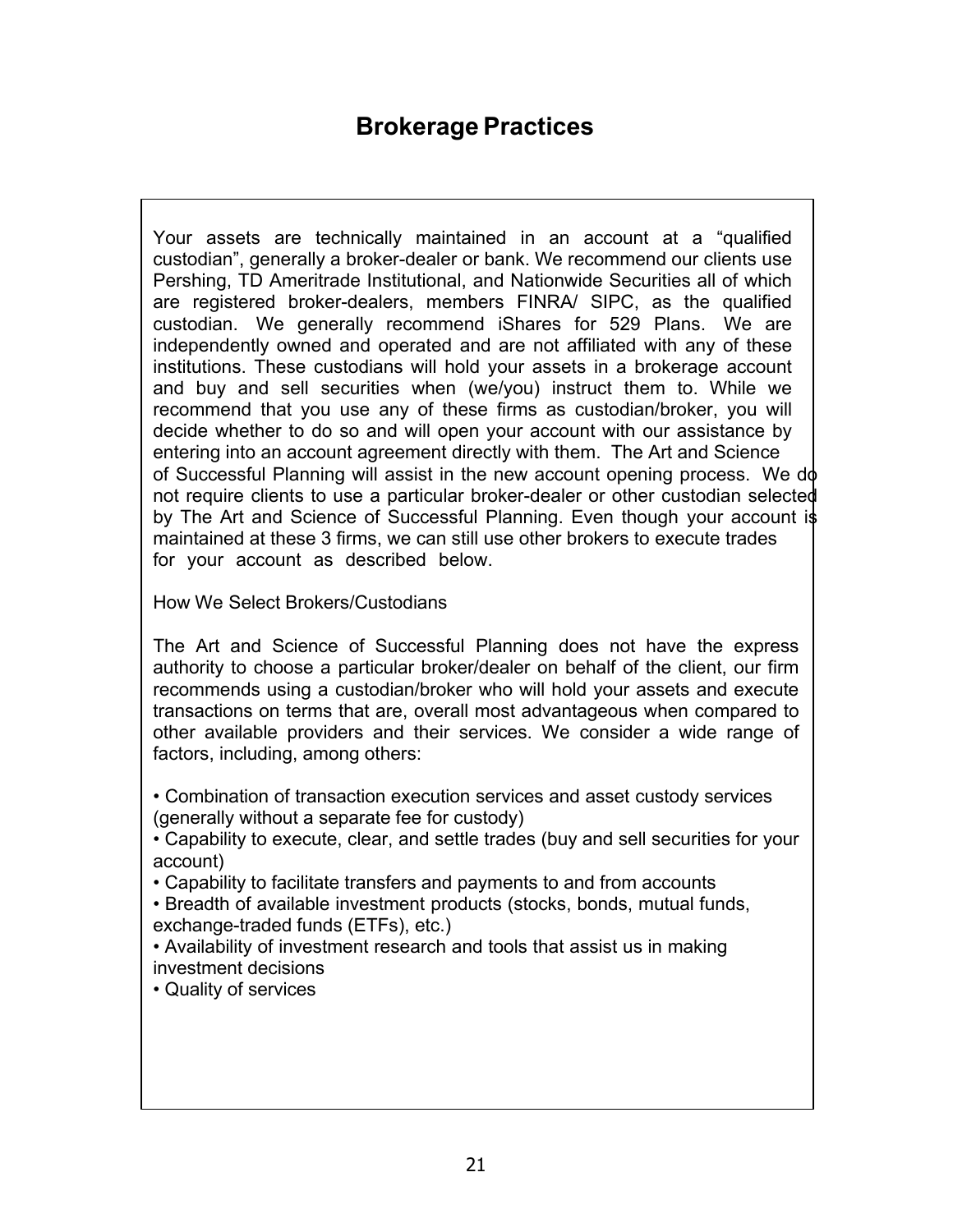• Competitiveness of the price of those services (commission rates, margin interest rates, other fees, etc.) and willingness to negotiate the prices

• Reputation, financial strength, and stability

• Prior service to us and our other clients

• Availability of other products and services that benefit us, as discussed below (see "Products and Services Available to Us")

Your Brokerage and Custody Costs

For our clients' accounts that Pershing or TD Ameritrade Institutional maintains, they generally charge you for custody services and then do not charge you for transactions or other fees on trades that they execute or that settle into your account. For some accounts, they may charge you a percentage of the dollar amount of assets, and those asset management fees and custody charges will be disclosed prior to committing tom opening account. The asset-based fees applicable to the client accounts are generally negotiated based on the condition that our clients collectively maintain a total of at least \$25,000 of their assets in accounts at Pershing or TD Ameritrade Institutional. This commitment benefits you because the overall asset-based fees you pay are lower than they would be otherwise. In addition to assetbased fees, our custodians charge you a flat dollar amount for accounting, statements, annual 1099, or 5498 IRS notices as an annual fee ranging from \$25 to \$75 dollars on average depending on assets held, what types, and the total dollar amount of the account balance. Because of this, in order to minimize your trading costs, we have your custodian execute most trades for your account. We have determined that having the custodian execute most trades is consistent with our duty to seek "best execution" of your trades. Best execution means the most favorable terms for a transaction based on all relevant factors, including those listed above (see "How We Select Brokers/Custodians").

Envestnet Asset Management, and Orion Portfolio Solutions provide us and our clients with access to its institutional brokerage— trading, custody, reporting, and related services—many of which are not typically available to retail customers. Both custodians provide us some support services which help us manage or administer our clients' accounts, while others help us manage and grow our business. The custodians support services generally are available on an unsolicited basis (we don't have to request them) and at no charge to us as long as our clients collectively maintain asset balances that meet the TPMM requirements or fund company minimums were applicable.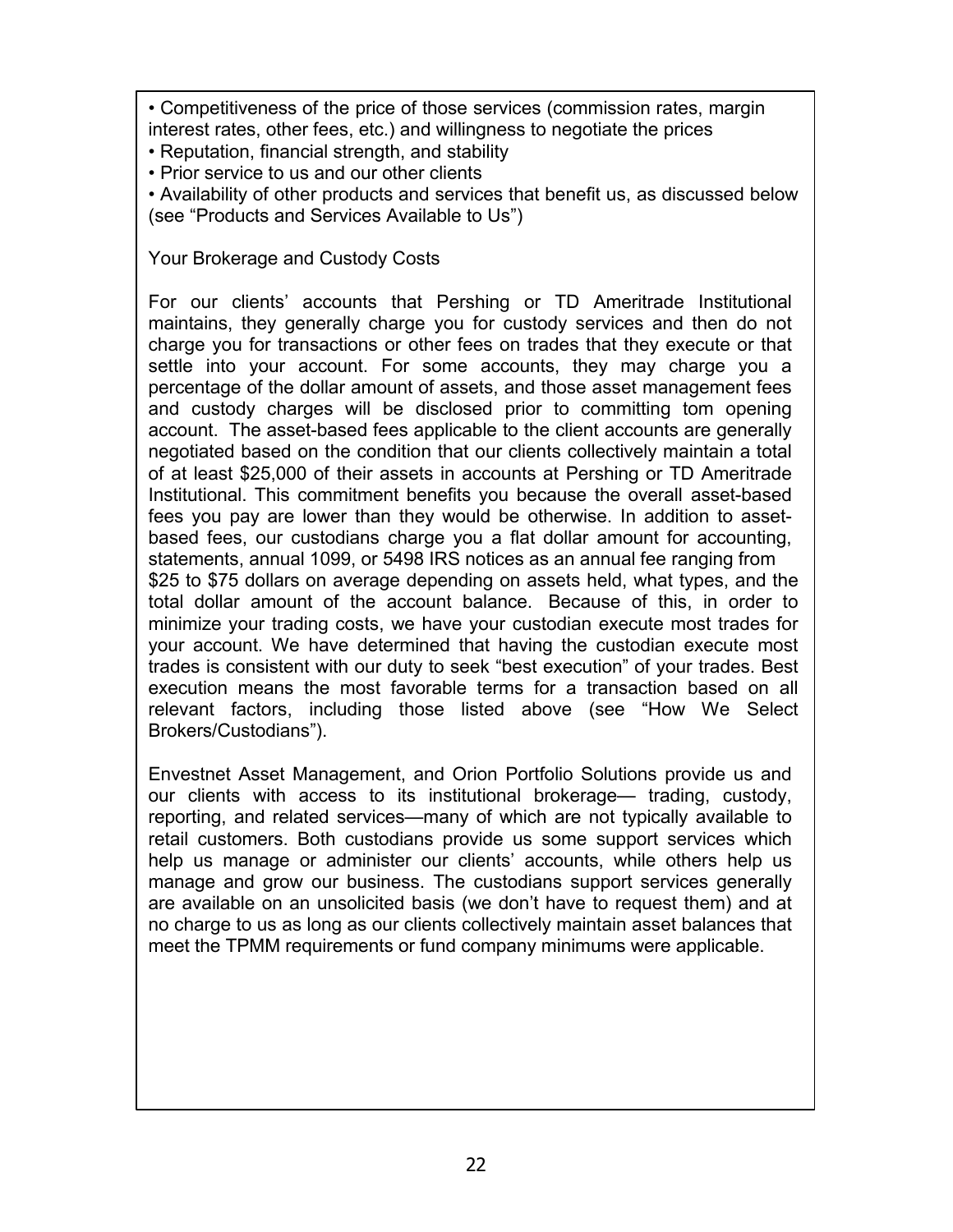Our custodians' institutional brokerage services include access to a broad range of investment products, execution of securities transactions, and custody of client assets. The investment products available through them include some to which we might not otherwise have access or that would require a significantly higher minimum initial investment by our clients. Pershing and TD Ameritrade Institutional services described in this paragraph generally benefit you and your account accessing them through Envestnet Asset Management, Inc. and/or Orion Portfolio Solutions.

Envestnet Asset Management, Inc. and/or Orion Portfolio Solutions also make available to us other products and services that benefit us but may not directly benefit you or your account. These products and services assist us in managing and administering our clients' accounts. They include investment research, both their own and that of third parties. We may use this research to service all or a substantial number of our clients' accounts, including accounts not maintained there. In addition to investment research, the custodians also make available software and other technology that:

- Provide access to client account data (such as duplicate trade confirmations and account statements)
- Facilitate trade execution and allocate aggregated trade orders for multiple client accounts
- Provide pricing and other market data
- Facilitate payment of our fees from our clients' accounts
- Assist with back-office functions, recordkeeping, and client reporting

The custodians also offer other services intended to help us manage and further develop our business enterprise. These services include:

- Educational conferences and events
- Consulting on technology, compliance, legal and business needs
- Publications and conferences on practice management and Business succession

The availability of these services benefits us because we do not have to produce or purchase them. We don't have to pay for their services so long as we continue to collectively introduce or clients to their services and those clients maintain the account balance minimums. Beyond that, these services are not contingent upon us committing any specific amount of business to them in trading commissions or assets in custody. They are simply a way to add value as an incentive to recommend you maintain your account with Pershing TD Ameritrade Institutional, or Nationwide Securities based on our interest in receiving their services that benefit our business rather than based on your interest in receiving the best value in custody services and the most favorable execution of your transactions. This is a potential conflict of interest.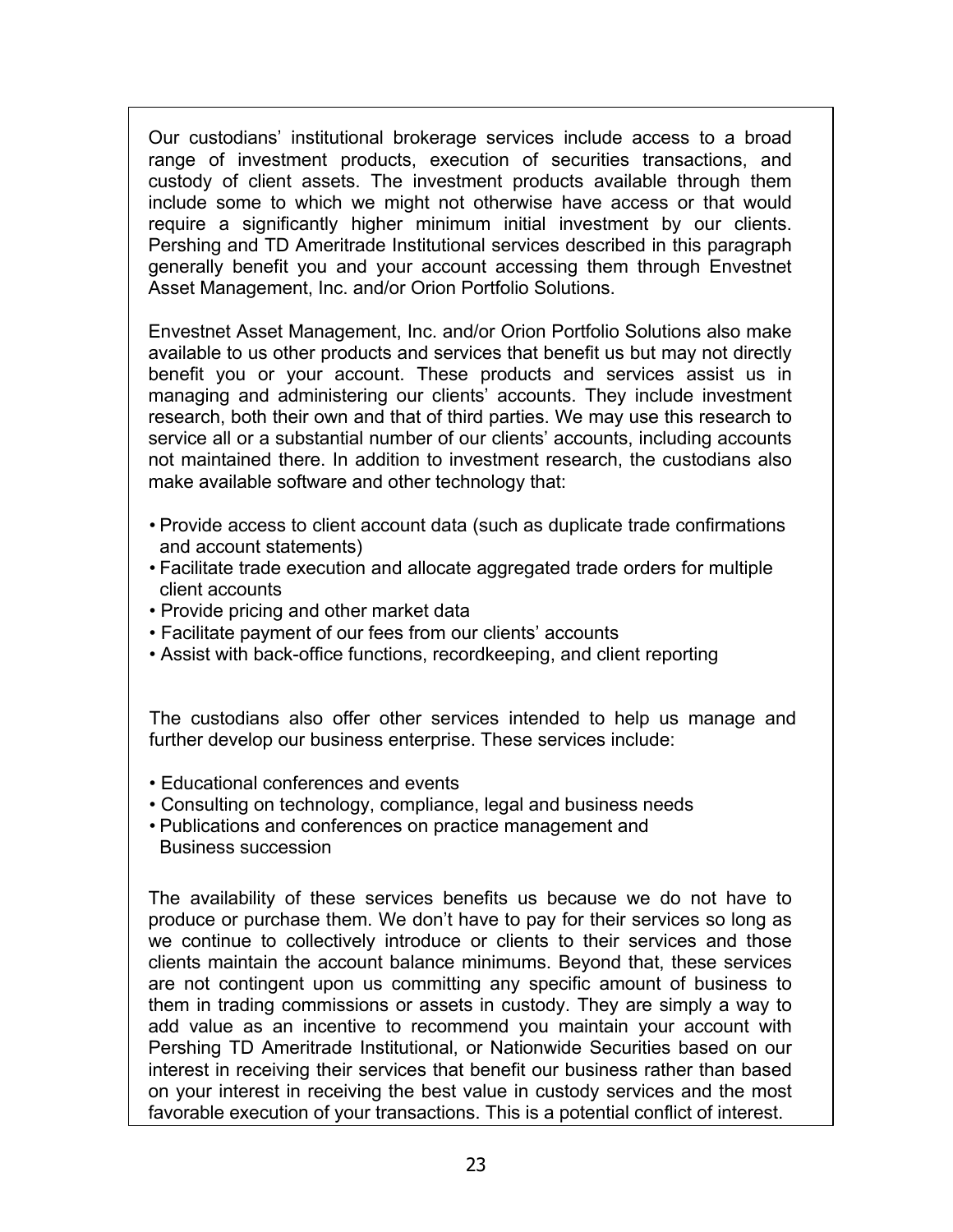Through a relationship with Crystal Capital Partners, LLC ("Crystal") we may provide our qualified clients with customized private equity and hedge fund portfolios. Crystal specializes in building customized portfolios that help complement the existing holdings of client investments. With Crystal's services, we will have access to top tier private equity and hedge fund managers, detailed analytics, reporting and comprehensive due diligence previously only available to the largest institutions. Most customized accounts will be invested with investment managers or investment funds through a series fund organized by Crystal. The investment managers and investment funds that we recommend will be selected from a list that has been developed by Crystal, based on its quantitative and qualitative research of the managers and funds. After a client approves the customized portfolio that we recommend, the client will invest in a series or portfolio of a fund that is managed by Crystal ("Crystal Fund"). The Crystal Fund is a private investment fund that has several segregated portfolios. Each portfolio is a separate pool of assets constituting a separate fund with its own investment objectives and policies.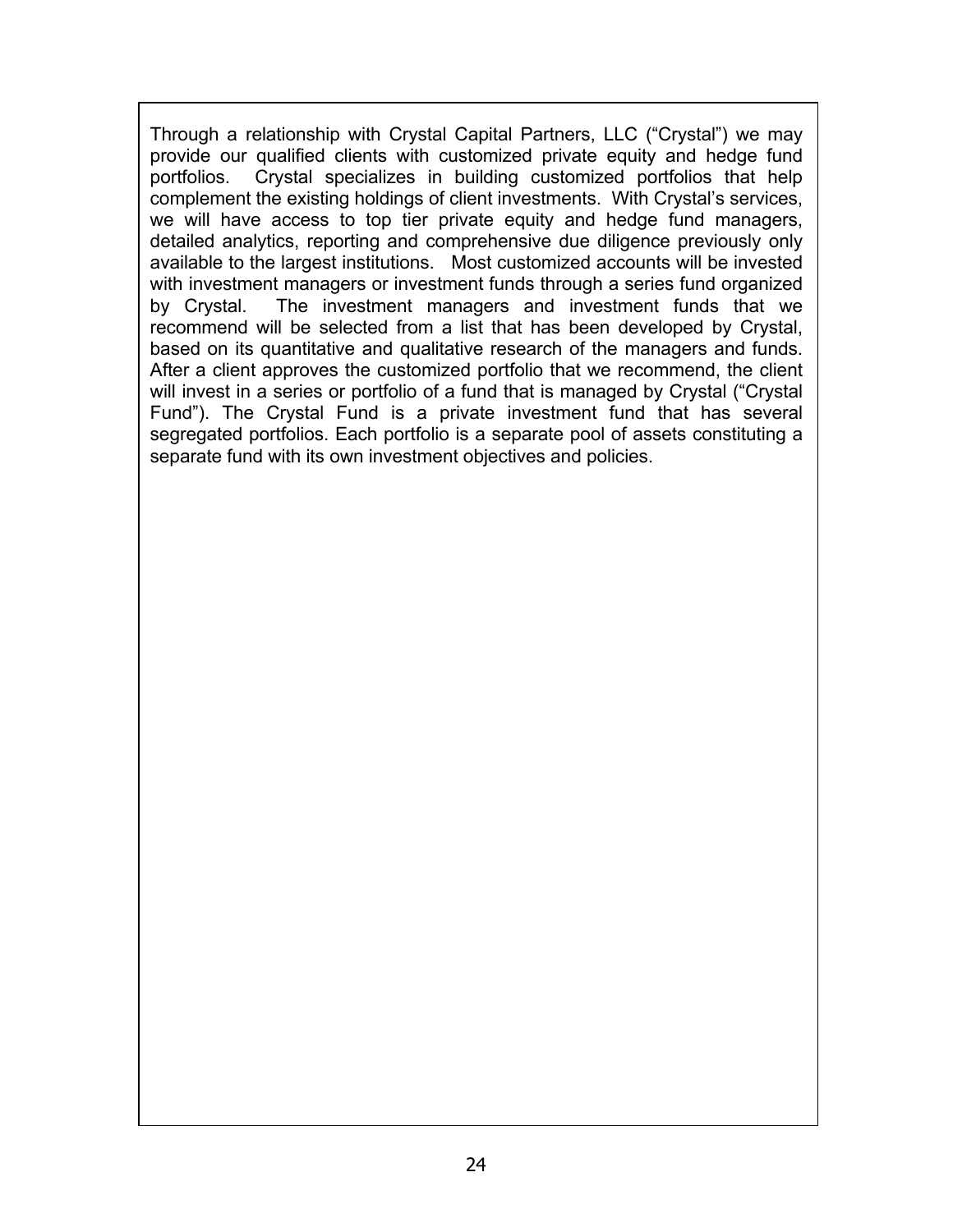#### Additional Compensation

The Art and Science of Successful Planning is aware of the special considerations promulgated under Section 206(4)-3 of the Investment Advisers Act of 1940. As such, appropriate disclosures shall be made, and all applicable Federal and State laws will be observed. While The Art and Science of Successful Planning endeavors to always act in the best interest of the client, the firm's participation in costless educational events and programs is not solely based on cost or quality of custody which may inadvertently create a potential source of conflict by some opinion. In general, The Art and Science of Successful Planning receives no other compensation outside of fees derived in working with clients.

#### Directed Brokerage

Due to the benefits received through participation in Envestnet and Orion Portfolio Solutions programs, it is favorable for the client to execute transactions through their IA Portfolio Manager. Participation in these programs affords clients the opportunity to receive benefits which would not otherwise be received if The Art and Science of Successful Planning did not offer investment advice. Mutual funds which generally require significantly higher minimum initial investments or are generally available only to institutional investors are made available to the client. In addition, clients may pay higher brokerage commissions since orders are not able to be aggregated to reduce transaction costs. Finally, although benefits received through participation in these programs may depend upon the amount of transactions directed to, or amount of assets custodied by either company, the client still receives advantageous trading execution tools it normally would not have access to if acting independently of The Art and Science of Successful Planning. While the purchase and/or sale of securities for client accounts is not aggregated, there may be times The Art and Science of Successful Planning deems it necessary to enter into "block trades." When placing orders for multiple clients with many shares per equity, it is in the best interest of the client to sell and/or buy equities in large quantities at a set rate. This promotes stable pricing of assets being traded in large quantities in order to continue providing sound management of all portfolios. Additionally, is speeds up the transaction time, as the IA is not entering trades by individual registration which could be time consuming potentially not exercising a best price dependent upon which client accounts had activity first or last in that trading day. Each client account is still managed separately in order to maintain the overall financial objective of each individual IPS. The Art and Science of Successful Planning always acts in the best interest of the client; aggregating client orders may pose positive or adverse effects in daily management of client accounts.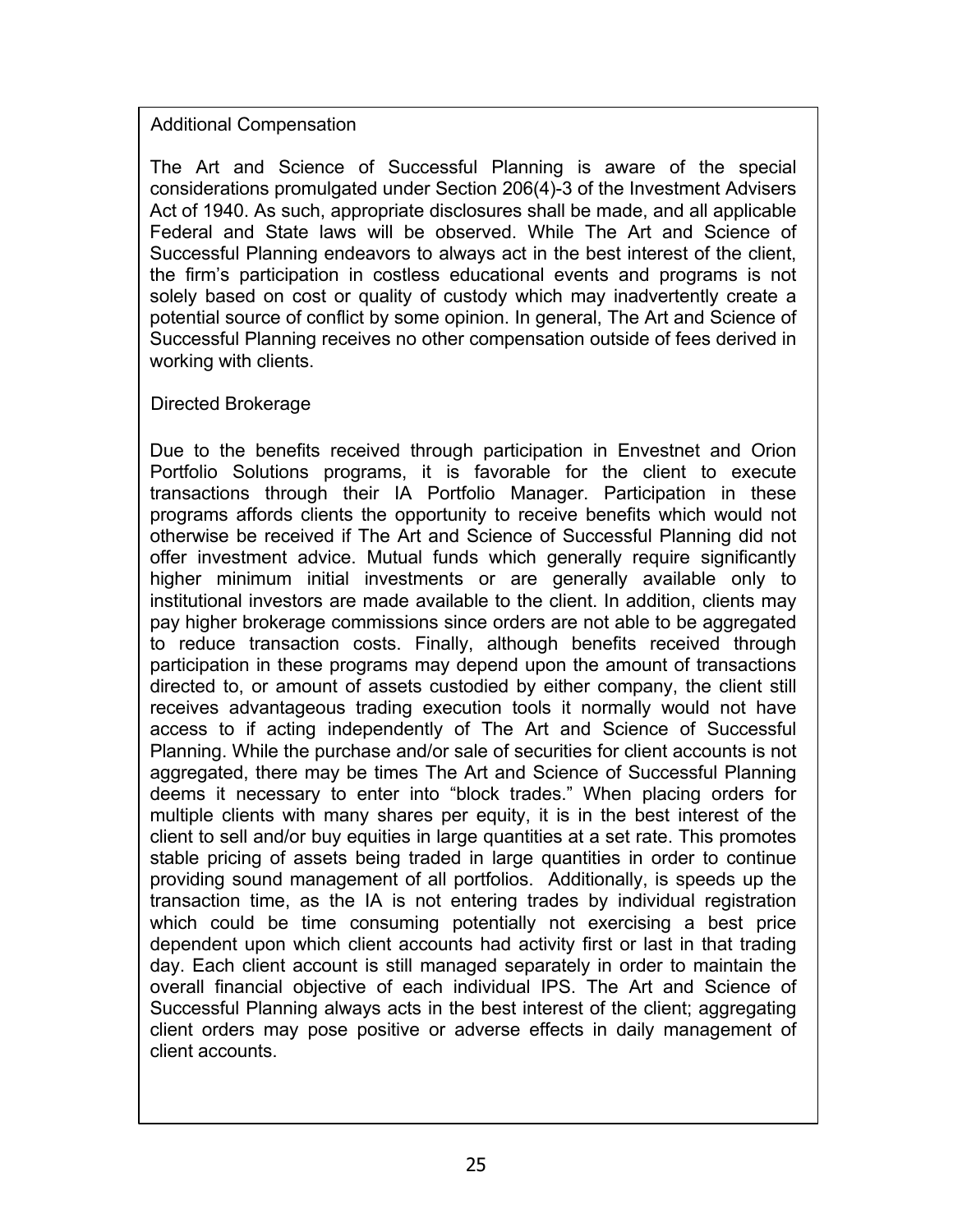### **Review of Accounts and Reports on Accounts**

While the underlying securities within The Art and Science of Successful Planning's Portfolio Management client accounts are monitored, these accounts will be formally reviewed at least quarterly by Tyler G. Harrelson, CES, CLTC, CFS. More frequent reviews may be triggered by material changes in variables such as the client's individual circumstances, or the market, political or economic environment. Client portfolios and asset allocations are reviewed by the investment committees at the firms held by, and annually to quarterly depending on the client.

Regular Reports Provided to Clients

❖ Portfolio Management

In addition to the monthly statements and confirmations of transactions Portfolio Management clients receive from their broker-dealer, The Art and Science of Successful Planning can provide quarterly reports to clients consisting of internal rates of return (time weighted from inception, year to date, and previous quarter), positions, balances, additions/withdrawals, realized and unrealized gains and losses, cost-basis information, and interest/dividend information, at the clients request.

❖ Money Manager Search and Monitoring

These client accounts will receive reports by private labeled from The Art and Science of Successful Planning, as contracted for upon inception of the client relationship.

❖ Consulting Service Consulting clients receive reports as agreed upon at the inception of the advisory relationship depending on the scope of service there may or not be any reporting.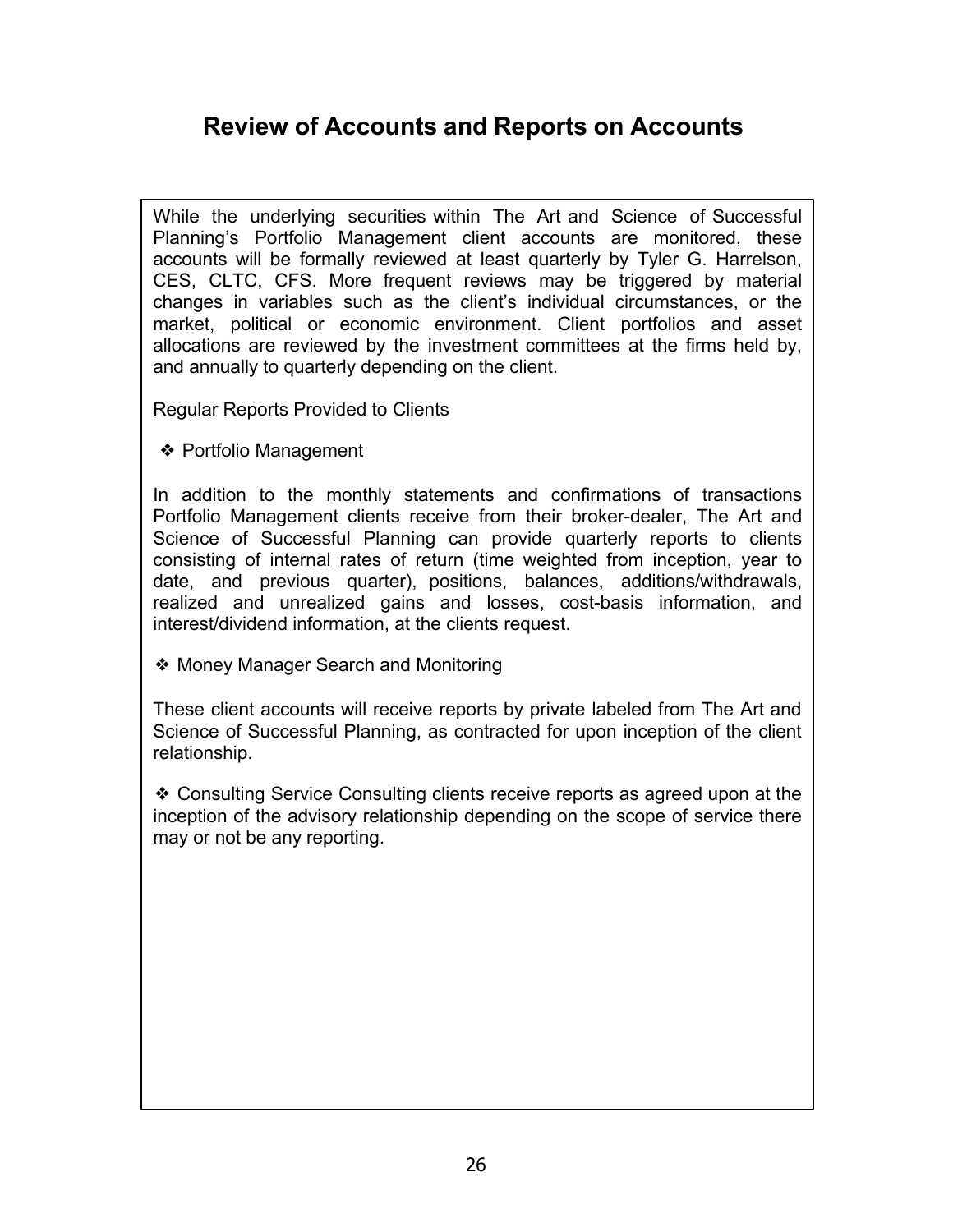### **Client Referrals and other Compensation**

We do not receive any compensation from any third party in connection with the providing of planning and consultation (advisory), nor do we compensate any person(s), entities, or corporations for client referrals.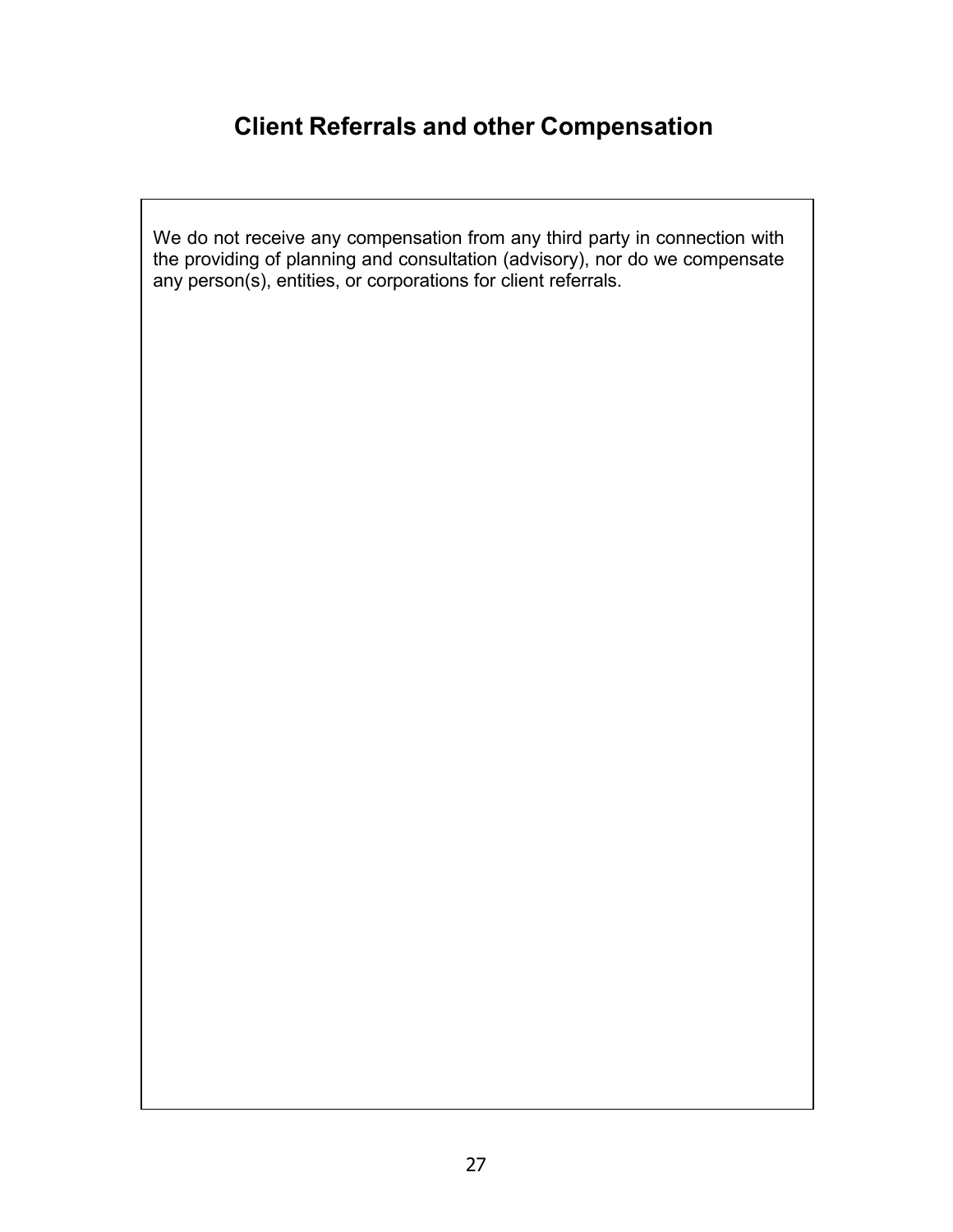### **Custody**

We do not have custody since the third-party adviser, rather than The Art and Science of Successful Planning, deducts advisory fees. We use various qualified custodians, Pershing, TD Ameritrade Institutional, iShares 529 Plans. Client funds and/or securities are held by "qualified custodians" as defined in the amended Rule 206(4)-2 of the Investment Advisers Act of 1940. As such, The Art and Science of Successful Planning does not provide clients with an audited balance sheet as a supplement to this disclosure brochure. Clients will receive account statements directly from their custodian at least quarterly. They will be sent to the email or postal mailing address provided to the custodian. Clients should carefully review those statements promptly when they receive them. We also urge clients to compare their custodians account statements to the periodic portfolio reports they receive from us. The Art and Science of Successful Planning will take steps to ensure advisory clients received account reports and/or statements directly from the qualified custodians holding client funds and/or securities.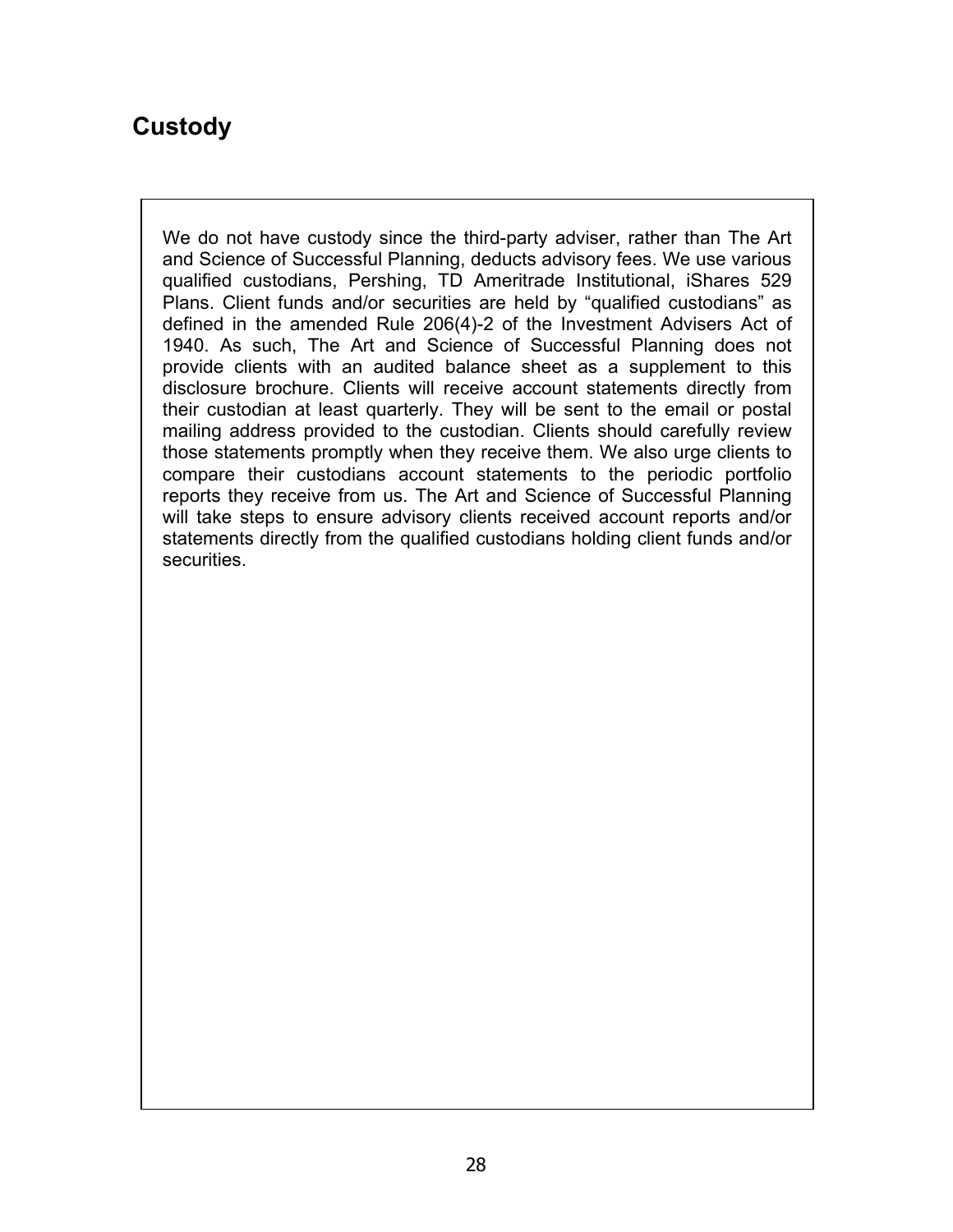### **Investment Discretion**

The Art and Science of Successful Planning usually receives discretionary authority from the client at the outset of an advisory relationship to select the identity and amount of securities to be bought or sold. In all cases, however, such discretion is to be exercised in a manner consistent with the stated investment objectives for the particular client account. Investment guidelines and restrictions must be provided to The Art and Science of Successful Planning in writing and are also stated in the clients IPS.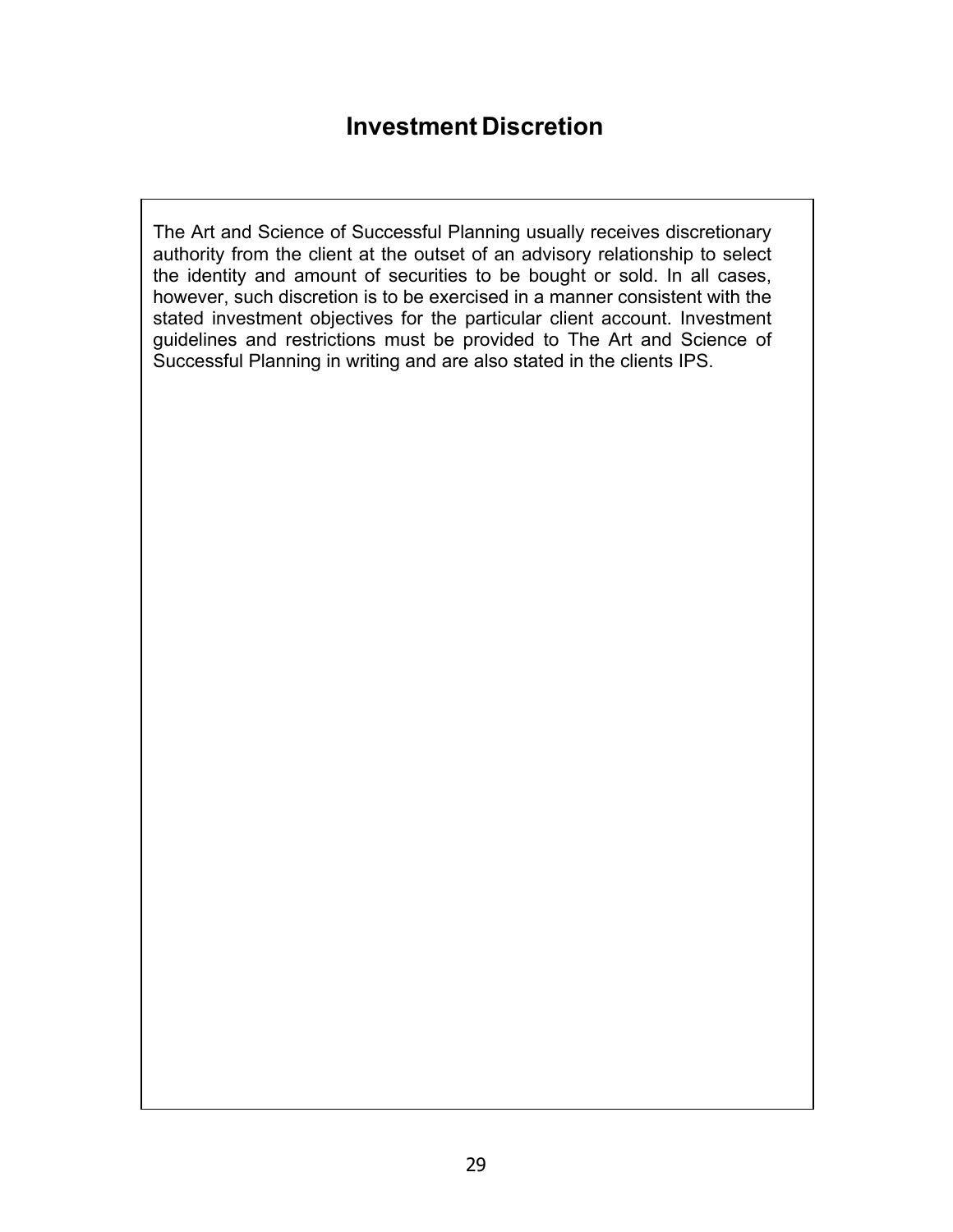### **Voting Client Securities**

The Art and Science of Successful Planning recognizes and adheres to the principle that one of the privileges of owning stock in a company is the right to vote on issues submitted to shareholder voting—such as election of directors and important matters affecting a company's structure and operations. Where the power to vote in person or by proxy has been delegated, directly or indirectly, to the investment advisor, and in that case the investment advisor has the fiduciary responsibility for (a) voting in a manner that is in the best interests of the client, and (b) properly dealing with potential conflicts of interest arising from proxy proposals being voted upon. The policies and procedures of The Art and Science of Successful Planning ("the Advisor") for voting proxies received for accounts managed by the Advisor are set forth below and are applicable if:

- The underlying advisory agreement entered into with the client expressly provides that the Advisor shall be responsible to vote proxies received in connection with the client's account; or
- The underlying advisory agreement entered into with the client is silent as to whether or not the Advisor shall be responsible to vote proxies received in connection with the client's account and the Advisor has discretionary authority over investment decisions for the client's account (except in the case of Separate Account Managers); or
- In case of an employee benefit plan, the client (or any plan trustee or other fiduciary) has not reserved the power to vote proxies in either the underlying advisory agreement entered into with the client or in the client's plan documents.

It is our general rule as a company to refrain from proxy voting as it has many compliance complexities and often times clients only formulate an opinion of the subject matter being voted on after-the-fact and are often times gathering information from unreliable sources, which can often times create a conflict of opinion and lead to unintended differences of opinion. Therefore, it is our general policy to note elect to participate in proxy voting for clients.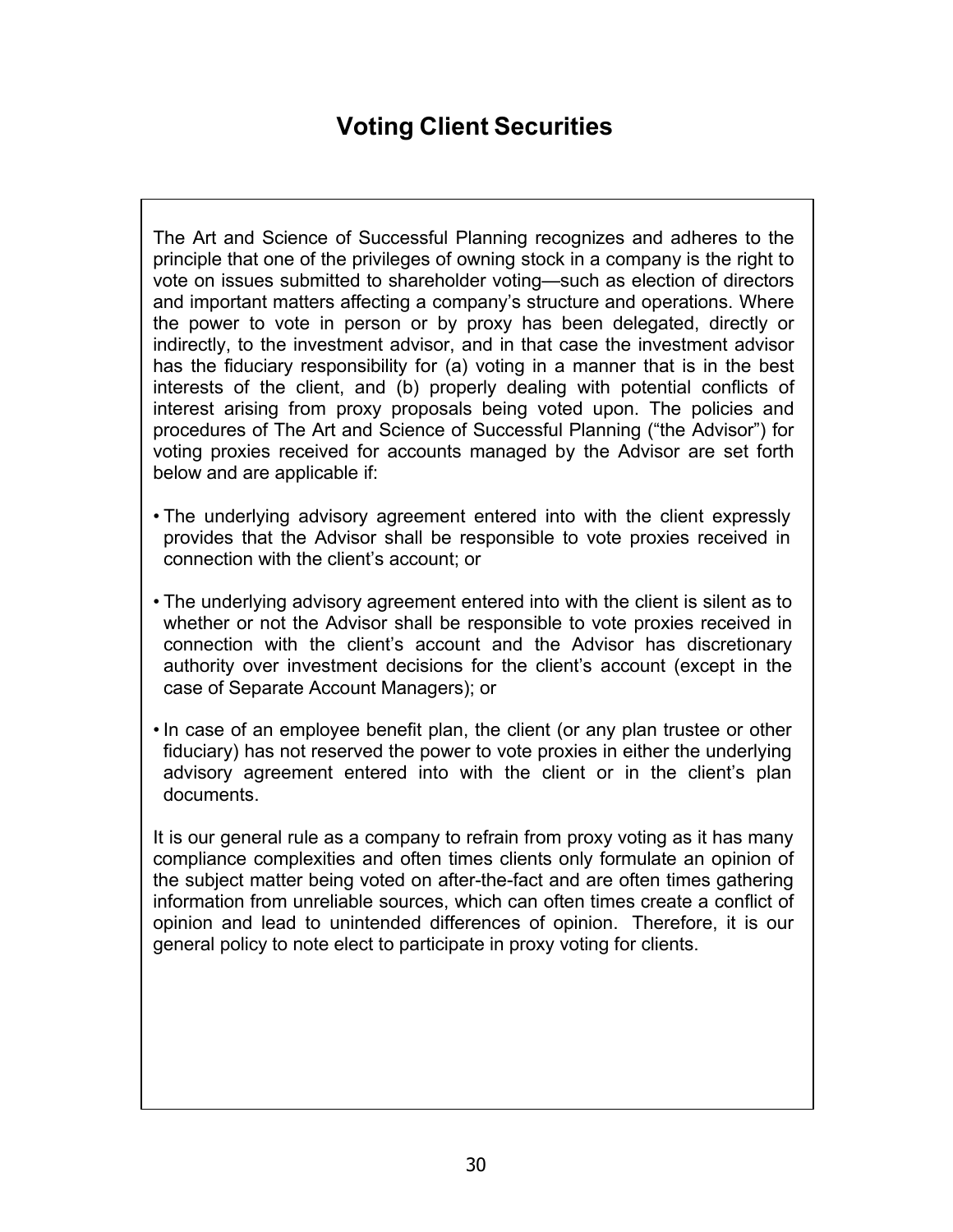### **Financial Information**

The Art and Science of Successful Planning has no financial commitment that impairs its ability to meet contractual and fiduciary commitments to clients and has not been the subject of a bankruptcy proceeding. Since The Art and Science of Successful Planning does not collect fees in advance of 6 months or \$1,200, audited financial statements are not required at this time.

Moreover, through our financial planning agreement we do not require prepayment of more than \$500.00 in fees that would be advanced and unearned six months or more in advance. We also do not custody client funds or securities directly. We also maintain our State of Florida Net Worth criteria and are not impaired to full fill our planning commitment to the client.